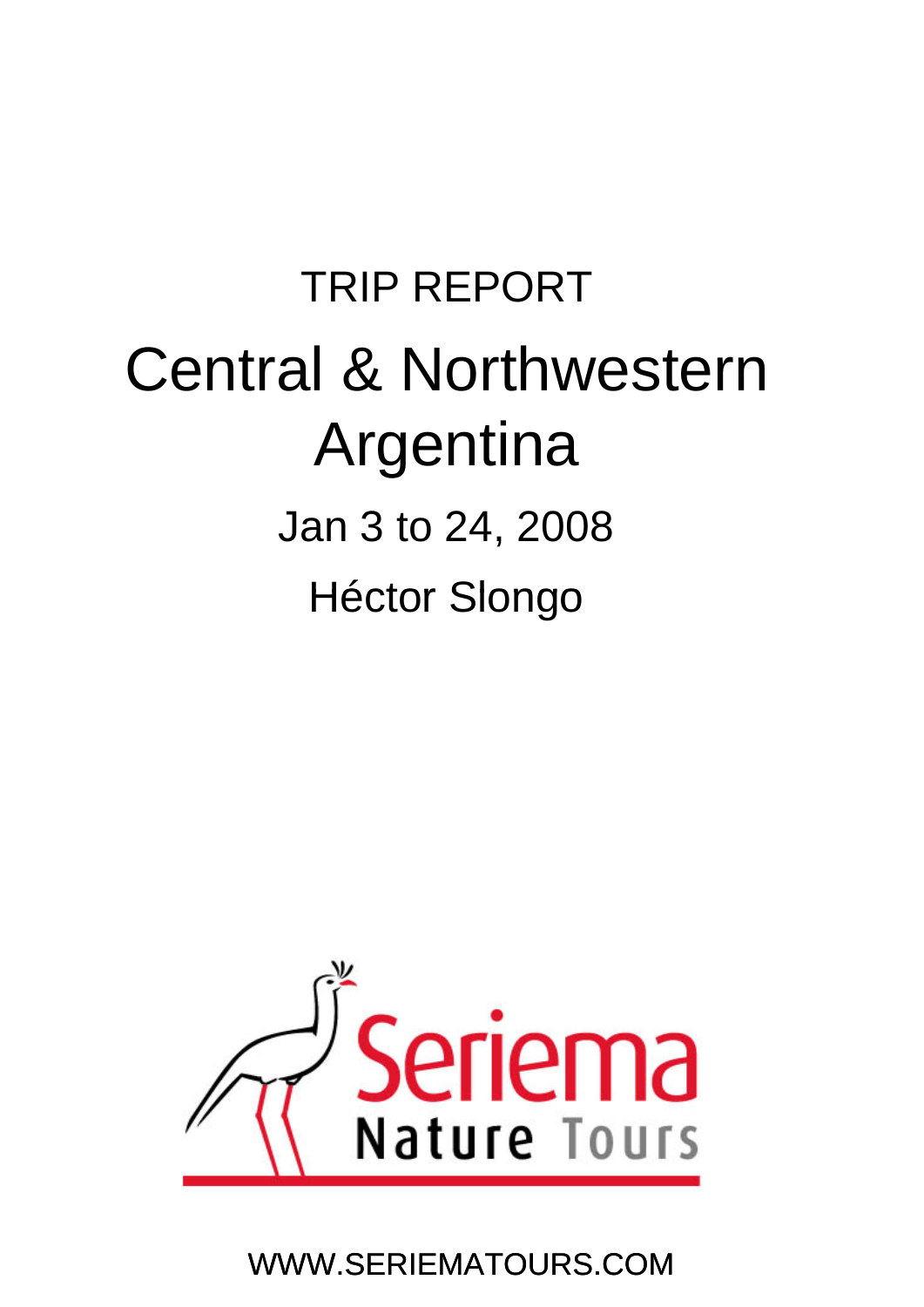Central and Northestern Argentina is an amazing region of the Southern Cone not only for birds but also for landscapes, culture and diversity of habitats. I took Guy Kirwan and Hadoram Shirihai on a trip with the special purpose of not just finding all the endemics, but getting as many good photographs as possible. Over the past years, we've got used to get good results in the area, but this particular trip couldn't be more productive. We had all the endemics, and thousands of first quality photos.

We birded Yungas cloudforest, Salinas habitats (a very dry around a salt flat), Chaco woodlands (a deciduous forest typical of northern Argentina), Puna and High Andes at more than 4000 meters ( 14000 feet aprox.). So we had a good cross section of virtually all the habitats one can find from the center of the country to its extreme northwest, looking for specialties of mountains, valleys, wetlands and deserts.

Our trip started at Cordoba province at the very center of the country, to look for the endemics of this area: Salinas Monjita and Cordoba Cinclodes. We had both, together with lots of Chaco specialties which are easier to see here than in other areas. Among them are Scimitar-billed Woodcreeper, Chaco Puffbird, Lark-like Brushrunner, Crested Gallito, Black-Crested Finch and the rare Black-bodied Woodpecker. After spending some days here, we started to head northward into Tucuman province, where we had the scarce Dinelli's Doradito, a tiny yellow flycatcher that is very hard to see in any place along its restricted range of distribution.

The road then started climb up through yungas forest, eventually getting us to the village of Tafi del Valle. The sceneries at this point of the trip are really astonishing and the bird diversity increases with every turn of the road. This particular area is specially good to find a few more endemics, so we stayed a couple of days.

Later on, we continued climbing up towards the Puna Altiplano, an area where we had very good views and amazing photos of Rufous-webbed Tyrant, Tawny-Tit Spinetail, Rufous-bellied Saltator, Zimmer's Tapaculo and the rare Short-tailed Finch, all difficult species in this country. Some other highlights were Giant Coot and Horned Coot, both very scarce especies in all their distribution along the Andes.

In the Yungas, a mountain cloud forest that covers the eastern face of some ranges on the West of Argentina, Bolivia, Peru and Ecuador, we had amazing views of the White-throated Antpitta, wich is one of the specialties of this habitat and usually difficult to see.

After a three week journey, we found all the Argentine endemics occuring in the area. Salinas Monjita, Sandy Gallito, Tucuman Mountain-Finch and White-browed Tapaculo were particularly cooperative and got very close to us so we managed to take incredible photos.

Other specialties added to the list included Rufous-throated Dipper, one of the most amazing birds of this region which was very cooperative too. In one occasion we found one that popped up on a rock at six feet from us and started to display opening its wings very fast while it was carrying nesting material on its bill... great photos of him, too!!!. We also saw eight especies of Canasteros, including the rare and endemic Steinbach's. We also had all the earthcreepers that occur in this part of Argentina: Chaco, Scale-throated, Rock, Straight-billed, Pale-breasted and Buff-breasted. This last one is another endemic.

Once again the Northwestern Argentina trip was a memorable experience. We enjoyed every single day exploring its landscape, meeting friendly people and finding spectacular birds.

**REFERENCES** Global threat categories by BirdLife International CR = CRITICAL EN = ENDANGERED VU = VULNERABLE NT = NEAR THREATENED

 $X = A$  common bird, seen several times at different locations.

 $E =$  ENDEMIC SPECIES EB = ENDEMIC BREEDER NE = NEAR ENDEMIC (90% or more of their distribution is in Argentina)

## WWW.SERIEMATOURS.COM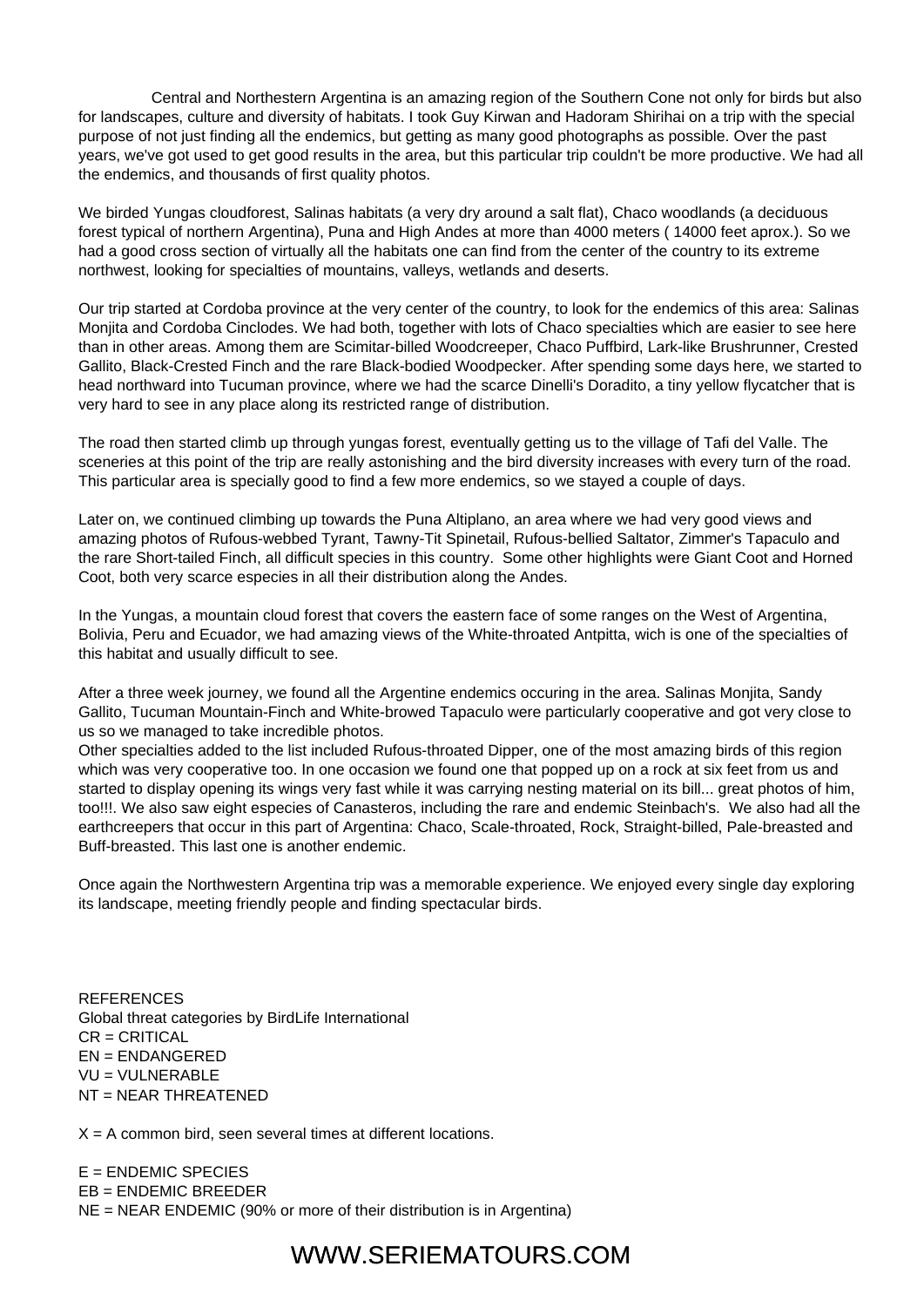| #              | Ref       | <b>ENGLISH NAME</b>                                                        | <b>LATIN NAME</b>                          |                                                                                        |
|----------------|-----------|----------------------------------------------------------------------------|--------------------------------------------|----------------------------------------------------------------------------------------|
|                |           |                                                                            |                                            |                                                                                        |
|                |           | <b>Family Rheidae (Rheas)</b>                                              |                                            |                                                                                        |
| 1              | <b>NT</b> | <b>Greater Rhea</b>                                                        | Rhea americana                             | Some individuals seen near JV Gonzalez<br>along the road                               |
| $\overline{2}$ | <b>NT</b> | Darwin's Rhea                                                              | Rhea (Pterocnemia) pennata                 | One found on the way to Abra Pampa.                                                    |
|                |           | <b>Family Tinamidae (Tinamous)</b>                                         |                                            |                                                                                        |
| 3<br>4         |           | Tataupa Tinamou<br>Ornate Tinamou                                          | Crypturellus tataupa<br>Nothoprocta ornata | One heard in Calilegua National Park<br>Several along the road early in the            |
|                |           |                                                                            |                                            | morning at Tafi del Valle. Tucumán.                                                    |
| 5              |           | Andean Tinamou                                                             | Nothoprocta pentlandii                     | Many in the forest in Cordoba and in the<br>grassland area in Tafi del Valle.          |
| 6              |           | <b>Brushland Tinamou</b>                                                   | Nothoprocta cinerascens                    | Some that crossed the road in JV<br>Gonzalez.                                          |
| 7              |           | Darwin's Tinamou                                                           | Nothura darwinii                           | One found along a dirt road in the Sierras<br>Grandes in Cordoba.                      |
| 8              |           | Spotted Tinamou                                                            | Nothura maculosa                           | One was flushed in a grassy spot in<br>Cordoba                                         |
| 9              | <b>NE</b> | Elegant Crested-Tinamou                                                    | Eudromia elegans                           | A pair very close to the road in the Monte                                             |
|                |           | <b>Family Podicipedidae (Grebes)</b>                                       |                                            | Desert area in Tucuman.                                                                |
| 10             |           | <b>White-tufted Grebe</b>                                                  | Rollandia rolland                          | Some very well photographed in a                                                       |
|                |           |                                                                            |                                            | reservoir close to Salta city.                                                         |
| 11             |           | Least Grebe                                                                | Tachybaptus dominicus                      | One found in a lake on the way to Jujuy<br>city.                                       |
| 12             |           | Pied-billed Grebe                                                          | Podilymbus podiceps                        | Many were seen on several lakes during<br>the trip                                     |
| 13             |           | <b>Great Grebe</b>                                                         | Podicephorus major                         | A pair close to the road in a lake in<br>Cordoba                                       |
| 14             |           | Silvery Grebe                                                              | Podiceps occipitalis                       | Both subspecies of this greebe were<br>found in a high elevation lagoon close to       |
|                |           |                                                                            |                                            | Abra Pampa.                                                                            |
| 15             |           | <b>Family Phalacrocoracidae (Cormorants, Shags)</b><br>Neotropic Cormorant | Phalacrocorax brasilianus                  | Many along the trip.                                                                   |
|                |           | Family Ardeidae (Herons, Egrets, Bitterns)                                 |                                            |                                                                                        |
| 16             |           | <b>Fasciated Tiger-Heron</b>                                               | Tigrisoma fasciatum                        | One individual this shy bird was seen by                                               |
|                |           |                                                                            |                                            | the river Los Sosa, in the lower part of the                                           |
|                |           |                                                                            |                                            | Yungas in the way up to Tafi del Valle.<br>This species is very scarce in Argentina.   |
|                |           |                                                                            |                                            |                                                                                        |
| 17             |           | Black-crowned Night-Heron                                                  | Nycticorax nycticorax                      | At least twenty birds seen in a lake near<br>Abra Pampa.                               |
| 18             |           | <b>Whistling Heron</b>                                                     | Syrigma sibilatrix                         | Two birds were wandering around the<br>fields in Cordoba.                              |
| 19             |           | Little Blue-Heron                                                          | Egretta caerulea                           | One birds was seen and photographed in                                                 |
|                |           |                                                                            |                                            | a reservoir close to Salta city                                                        |
| 20             |           | Snowy Egret                                                                | Egretta thula                              | We saw this species in almost all the                                                  |
|                |           |                                                                            |                                            | lakes we visited.                                                                      |
| 21             |           | White-necked Heron                                                         | Ardea cocoi                                | One birds was found feeding in the midst<br>of an area full of reeds in a small lagoon |
|                |           |                                                                            |                                            | on the way to JV Gonzalez.                                                             |
| 22             |           | <b>Great Egret</b>                                                         | Ardea (Casmerodius) alba                   | Two birds seen in a lake in Cordoba.                                                   |
| 23             |           | Cattle Egret                                                               | <b>Bubulcus (Ardea) ibis</b>               | One flocks seen in JV Gonzalez                                                         |
| 24             |           | <b>Striated Heron</b>                                                      | <b>Butorides striatus</b>                  | One bird seen flying by along a river on<br>the way to Tafi del Valle                  |
|                |           | Family Threskiornithidae (Ibises, Spoonbills)                              |                                            |                                                                                        |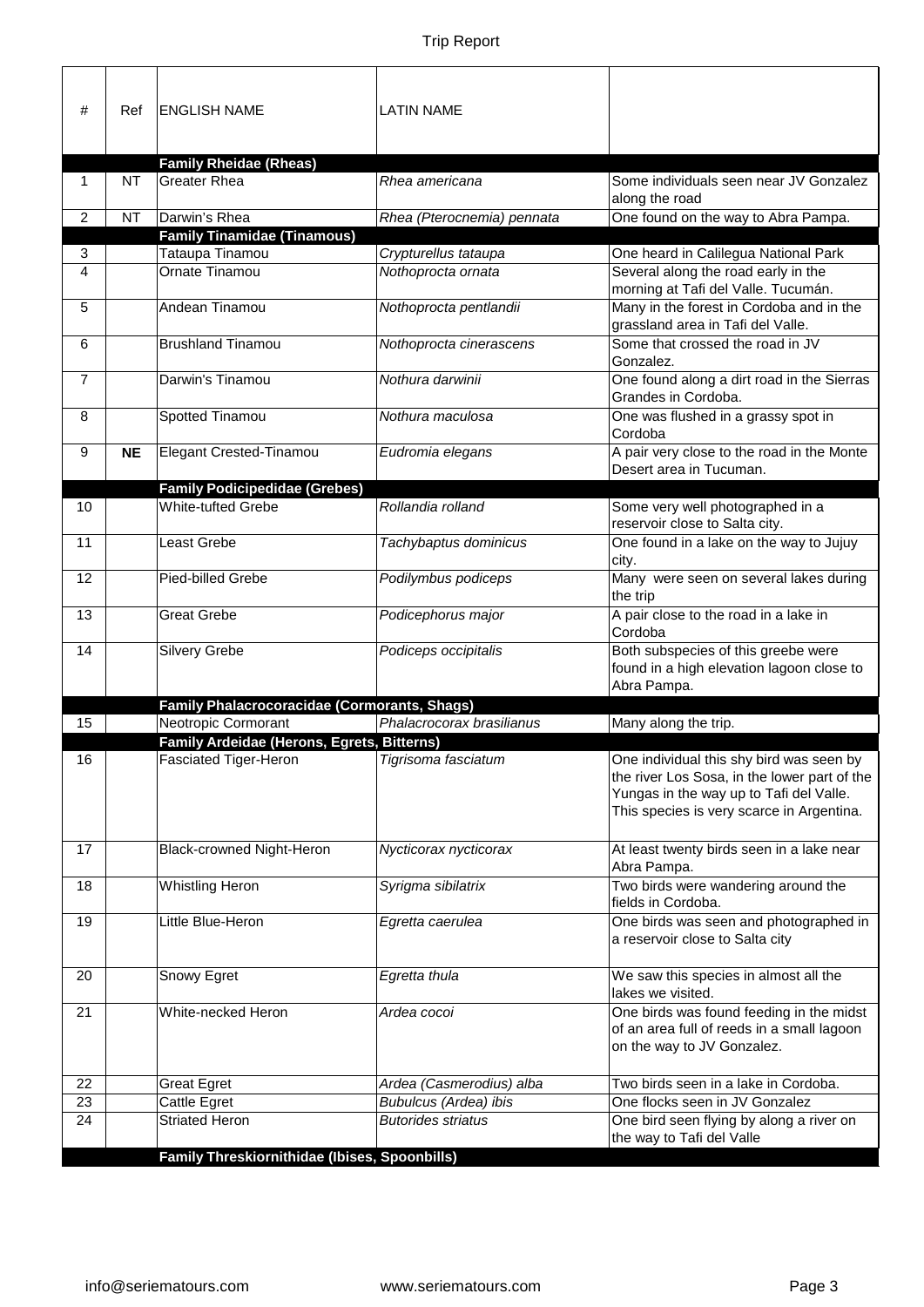| #  | Ref       | <b>ENGLISH NAME</b>                                          | <b>LATIN NAME</b>        |                                                                                       |
|----|-----------|--------------------------------------------------------------|--------------------------|---------------------------------------------------------------------------------------|
|    |           |                                                              |                          |                                                                                       |
| 25 |           | White-faced Ibis                                             | Plegadis chihi           | Big flocks of this species were seen as we<br>were driving to Salta city. Besides, we |
|    |           |                                                              |                          | found some birds in several lowland lakes                                             |
|    |           |                                                              |                          | in Salta and Jujuy.                                                                   |
| 26 |           | Puna Ibis                                                    | Plegadis ridgwayi        | Twenty bird were photographed near Abra                                               |
|    |           |                                                              |                          | Pampa. They were feeding at about thirty<br>feet from the car.                        |
| 27 |           | <b>Buff-necked Ibis</b>                                      | Theristicus caudatus     | Several birds passed flying above us and                                              |
|    |           |                                                              |                          | some were feeding on a grassland near<br>Salta.                                       |
|    |           | <b>Family Ciconidae (Storks)</b>                             |                          |                                                                                       |
| 28 |           | <b>Wood Stork</b>                                            | Mycteria americana       | Seven birds perched on a dead tree at the<br>entrance of Calilegua National Park.     |
|    |           |                                                              |                          |                                                                                       |
| 29 |           | Maguari Stork                                                | Ciconia maguari          | One single bird seen in a temporary<br>marsh at JV Gonzalez.                          |
|    |           | <b>Family Phoenicopteridae (Flamingos)</b>                   |                          |                                                                                       |
| 30 | <b>NT</b> | Chilean Flamingo                                             | Phoenicopterus chilensis | Several birds seen in at least three<br>different lakes around Abra Pampa             |
| 31 | VU        | Andean Flamingo                                              | Phoenicopterus andinus   | Great views of about fifteen birds near                                               |
|    |           |                                                              |                          | Abra Pampa.                                                                           |
| 32 | <b>NT</b> | Puna Flamingo                                                | Phoenicoparrus jamesi    | Three yougsters found near Abra Pampa<br>along with the other two species of          |
|    |           |                                                              |                          | flamingoes.                                                                           |
| 33 |           | <b>Family Anhimidae (Screamers)</b><br>Southern Screamer     | Chauna torquata          | We spotted one bird near the road to JV                                               |
|    |           |                                                              |                          | Gonzalez.                                                                             |
|    |           |                                                              |                          |                                                                                       |
|    |           | Family Anatidae (Ducks, Geese, Swans)                        |                          |                                                                                       |
| 34 |           | White-faced Whistling-Duck                                   | Dendrocygna viduata      | Many seen in a reservoir near Salta City                                              |
| 35 |           | Andean Goose                                                 | Chloephaga melanoptera   | Some aroung Abra Pampa and in some                                                    |
|    |           |                                                              |                          | wet bogs on the way to Santa Victoria.                                                |
| 36 |           | <b>Torrent Duck</b>                                          | Merganetta armata        | Several pairs seen at the river Los Sosa                                              |
|    |           |                                                              |                          | and Yala.                                                                             |
| 37 |           | Muscovy Duck                                                 | Cairina moschata         | One seen flying in JV Gonzalez                                                        |
| 38 |           | <b>Ringed Teal</b>                                           | Callonetta leucophrys    | A pair found by the road near JV<br>Gonzalez                                          |
| 39 |           | Comb Duck                                                    | Sarkidiornis melanotos   | Many found in temporary ponds near JV                                                 |
| 40 |           | <b>Brazilian Duck</b>                                        | Amazonetta brasiliensis  | Gonzalez.<br>We saw two in the reservoir near Salta                                   |
|    |           |                                                              |                          | City.                                                                                 |
| 41 |           | <b>Red Shoveler</b>                                          | Anas platalea            | Many seen in a reservoir in Tafi del Valle.                                           |
| 42 |           | Cinnamon Teal                                                | Anas cyanoptera          | There were three pairs in the reservoir in                                            |
| 43 |           | <b>Silver Teal</b>                                           | Anas versicolor          | Tafi del Valle.<br>Several birds found in a lake near Salta                           |
|    |           |                                                              |                          | city.                                                                                 |
| 44 |           | Puna Teal                                                    | Anas puna                | Many seen in a lake near Abra Pampa.                                                  |
| 45 |           | <b>Speckled Teal</b>                                         | Anas flavirostris        | This species was found in most of the<br>ponds and lakes we visited alongo the        |
|    |           |                                                              |                          | trip.                                                                                 |
| 46 |           | <b>Yellow-billed Pintail</b>                                 | Anas georgica            | We saw many in tha lake at Tafi del Valle.<br>This is the highland form with a ver    |
|    |           |                                                              |                          |                                                                                       |
| 47 |           | Andean Ruddy-Duck                                            | Oxyura ferruginea        | We found some pairs in the lakes around<br>Abra Pampa.                                |
| 48 |           | <b>Family Cathartidae (Vultures)</b><br><b>Black Vulture</b> | Coragyps atratus         | Common throughout                                                                     |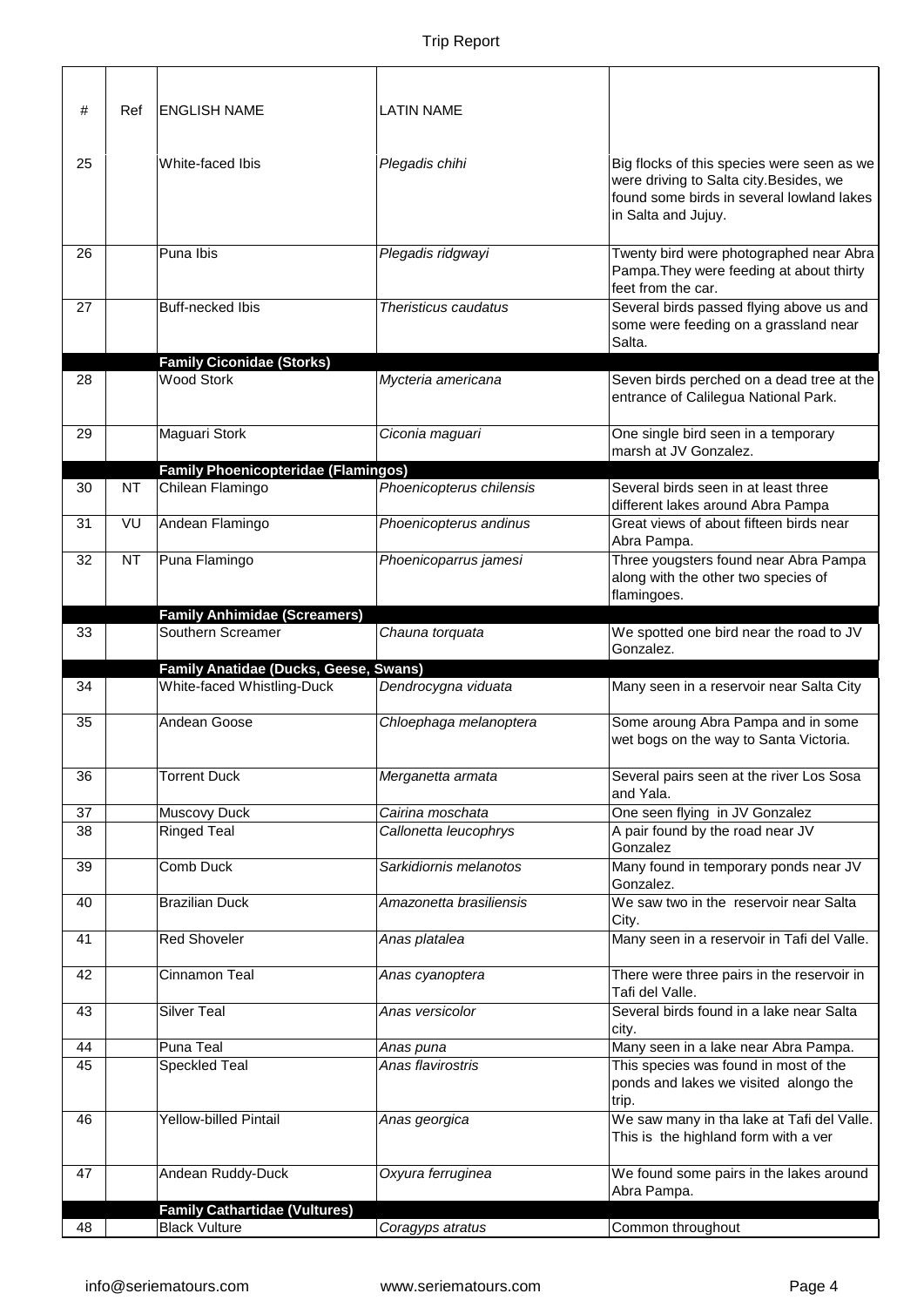| #        | Ref       | <b>ENGLISH NAME</b>                             | <b>LATIN NAME</b>                       |                                                                                                                   |
|----------|-----------|-------------------------------------------------|-----------------------------------------|-------------------------------------------------------------------------------------------------------------------|
|          |           |                                                 |                                         |                                                                                                                   |
| 49<br>50 | <b>NT</b> | <b>Turkey Vulture</b><br>Andean Condor          | Cathartes aura<br>Vultur gryphus        | Common throughout<br>We had great views of a huge male that<br>flew by the road at the same level as we<br>were.  |
| 51       |           | King Vulture                                    | Sarcoramphus papa                       | Two birds flying very high at Calilegua<br><b>National Park</b>                                                   |
|          |           | Family Accipitridae (Hawks, Kites, Eagles)      |                                         |                                                                                                                   |
| 52       |           | Hook-billed Kite                                | Chondrohierax uncinatus                 | One seen soaring above the canopy in<br>Calilegua National Park                                                   |
| 53       |           | Swallow-tailed Kite                             | Elanoides forficatus                    | Many flying in the high part of Calilegua<br><b>National Park</b>                                                 |
| 54       |           | <b>White-tailed Kite</b>                        | Elanus leucurus                         | One bird spotted from the car as we were<br>driving in Cordoba. One seen in Tafi del<br>Valle                     |
| 55       |           | <b>Snail Kite</b>                               | Rosthramus sociabilis                   | One adult seen along the road near JV<br>Gonzalez.                                                                |
| 56       |           | Rufous-thighed Kite                             | Harpagus diodon                         | We had good views of this species<br>perched near the road at Calilegua<br><b>National Park</b>                   |
| 57       |           | Plumbeous Kite                                  | Ictinia plumbea                         | Very common at Calilegua National Park                                                                            |
| 58       |           | <b>Cinereous Harrier</b>                        | Circus cinereus                         | We saw one female in the grassland area<br>in Tafi del Valle.                                                     |
| 59       |           | Rufous-thighed Hawk                             | Accipiter erythronemius                 | We spotted one single bird in the sierran<br>chaco in Cordoba.                                                    |
| 60       |           | Savanna Hawk                                    | <b>Buteogallus meridionalis</b>         | There were two birds of this species at the<br>top of the electric poles by the road in<br>Tucumán                |
| 61       |           | Black-chested Buzzard-Eagle                     | Geranoaetus melanoleucus                | One bird was soaring in the Sierras<br>Grandes in Cordoba.                                                        |
| 62       |           | Roadside Hawk                                   | Rupornis magnirostris                   | Common throughout                                                                                                 |
| 63       |           | White-rumped Hawk                               | <b>Buteo leucorrhous</b>                | A juvenile was seen in Calilegua.                                                                                 |
| 64       |           | Short-tailed Hawk                               | <b>Buteo brachyurus</b>                 | Several seen in Calilegua.                                                                                        |
| 65       |           | Red-backed Hawk                                 | Buteo polyosoma                         | Several along the trip.                                                                                           |
|          |           | <b>Family Falconidae (Caracaras, Falcons)</b>   |                                         |                                                                                                                   |
| 66       |           | Mountain Caracara                               | Phalcoboenus megalopterus               | We spotted one from the car as we were<br>driving to Abra Pampa.                                                  |
| 67       |           | Southern Caracara                               | Caracara plancus                        | Common throughout                                                                                                 |
| 68       |           | Chimango Caracara                               | Milvago chimango                        | Common throughout                                                                                                 |
| 69       |           | Spot-winged Falconet                            | Spiziapteryx circumcinctus              | We managed to take nice photos of this<br>endemic breeder of Argentina in the<br>Sierran Chaco in Cordoba.        |
| 70       |           | American Kestrel                                | Falco sparverius                        | Common throughout                                                                                                 |
| 71       |           | Aplomado Falcon                                 | Falco femoralis                         | Several along the trip.                                                                                           |
| 72       |           | Peregrine Falcon                                | Falco peregrinus                        | A pair in Condorito National Park, in<br>Cordoba.                                                                 |
|          |           | Family Cracidae (Chachalacas, Guans, Curassows) |                                         |                                                                                                                   |
| 73<br>74 |           | Chaco Chachalaca<br>Red-faced Guan              | Ortalis canicollis<br>Penelope dabbenei | Many around JV Gonzalez!!<br>We had great views of this rare guan, we<br>even managed to take great photos of it. |
| 75       |           | Dusky-legged Guan                               | Penelope obscura                        | There was a group feeding on fruits in the<br>lower part of Cuesta del Obispo.                                    |
|          |           | Family Rallidae (Crakes, Rails, Coots)          |                                         |                                                                                                                   |
| 76       |           | Grey-necked Wood-Rail                           | Aramides cajanea                        | Two birds seen in Calilegua and a third<br>near Yala.                                                             |
| 77       |           | Giant Wood-Rail                                 | Aramides ypecaha                        | One seen near JV Gonzalez                                                                                         |
| 78       |           | Plumbeous Rail                                  | Pardirallus sanguinolentus              | A pair seen in the lowlands in Tucumán.                                                                           |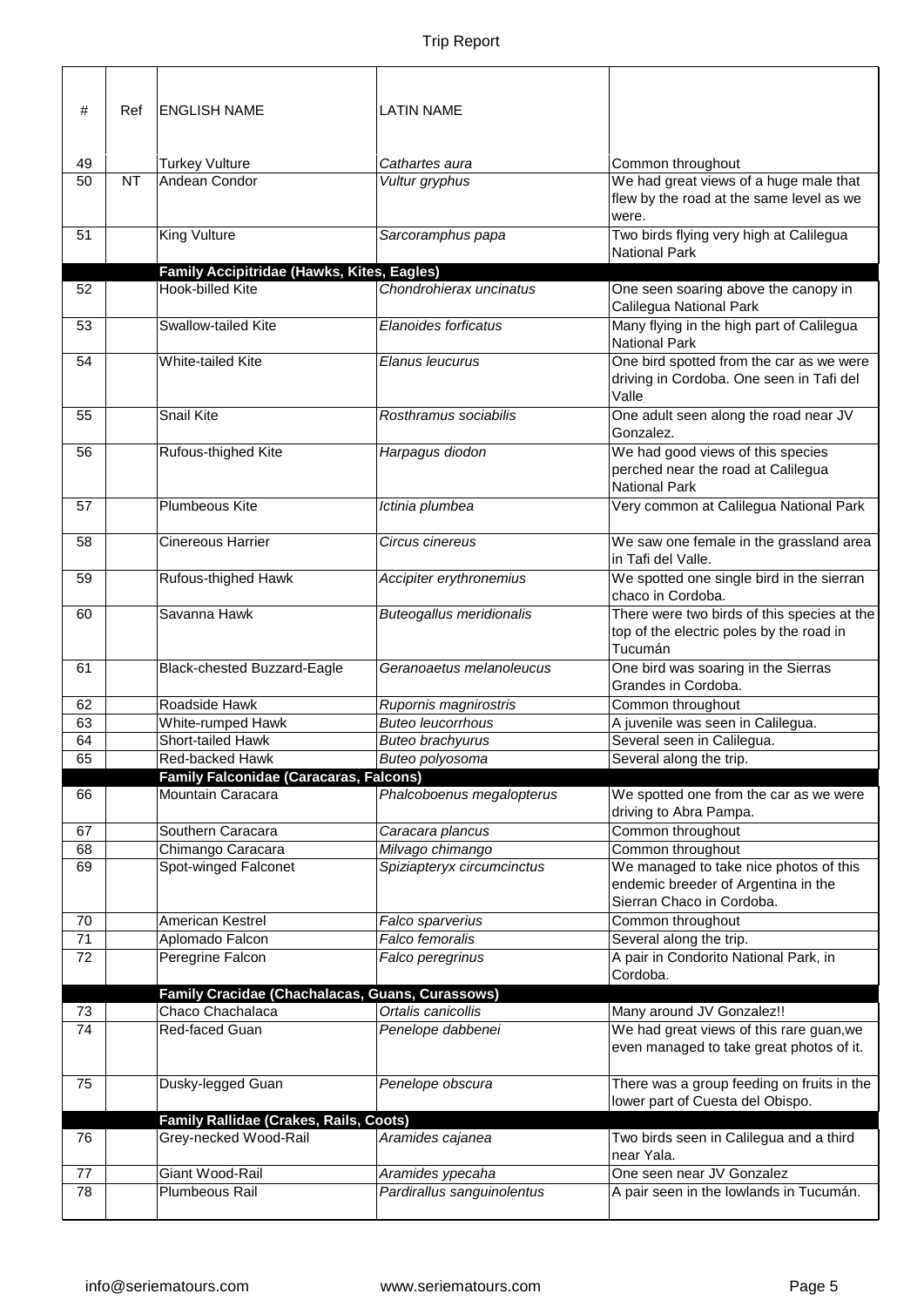| #   | Ref       | <b>ENGLISH NAME</b>                                                | <b>LATIN NAME</b>        |                                                                                                                                 |
|-----|-----------|--------------------------------------------------------------------|--------------------------|---------------------------------------------------------------------------------------------------------------------------------|
| 79  |           | <b>Purple Gallinule</b>                                            | Porphyrio martinicus     | One bird seen by just one person from the<br>car near JV Gonzalez                                                               |
| 80  |           | <b>Common Gallinule</b>                                            | Gallinula chloropus      | Common throughout                                                                                                               |
| 81  |           | Spot-flanked Gallinule                                             | Gallinula melanops       | One bird seen by just one person from the                                                                                       |
|     |           |                                                                    |                          | car near JV Gonzalez                                                                                                            |
| 82  |           | White-winged Coot                                                  | Fulica leucoptera        | $\overline{\mathsf{x}}$                                                                                                         |
| 83  |           | Andean Coot                                                        | Fulica ardesiaca         | $\overline{\mathsf{x}}$                                                                                                         |
| 84  |           | Red-gartered Coot                                                  | Fulica armillata         | $\overline{\mathsf{x}}$                                                                                                         |
| 85  |           | <b>Red-fronted Coot</b>                                            | Fulica rufifrons         | X                                                                                                                               |
| 86  |           | <b>Giant Coot</b>                                                  | Fulica gigantea          | We found a pair with two youngsters near<br>Abra Pampa.                                                                         |
| 87  | <b>NT</b> | <b>Horned Coot</b>                                                 | Fulica cornuta           | There were three birds of this rare species<br>near Pozuelos Lake National Park.                                                |
|     |           | <b>Family Aramidae (Limpkin)</b>                                   |                          |                                                                                                                                 |
| 88  |           | Limpkin                                                            | Aramus guarauna          | X                                                                                                                               |
|     |           | <b>Family Cariamidae (Seriemas)</b>                                |                          |                                                                                                                                 |
| 89  |           | <b>Black-legged Seriema</b>                                        | Chunga burmeisteri       | We could photograph one bird and hear<br>another near by. One of them was calling<br>while it was perched on the top of a tree. |
|     |           | <b>Family Recurvirostridae (Stilts, Avocets)</b>                   |                          |                                                                                                                                 |
| 90  |           | South American Stilt                                               | Himantopus melanurus     | Several birds in a lake near Salta city.                                                                                        |
| 91  |           | Andean Avocet                                                      | Recurvirostra andina     | There were three birds near Abra Pampa<br>and several more around Pozuelos Lake<br>National Park.                               |
|     |           | <b>Family Charadriidae (Plovers, Lapwings)</b>                     |                          |                                                                                                                                 |
| 92  |           | Southern Lapwing                                                   | Vanellus chilensis       | Common throughout                                                                                                               |
| 93  |           | Andean Lapwing                                                     | Vanellus resplendens     | Many in Tafi del Valle.                                                                                                         |
| 94  |           | <b>Collared Plover</b>                                             | Charadrius collaris      | Three birds seen in the lowland of<br>Tucumán.                                                                                  |
| 95  |           | Puna Plover                                                        | Charadrius alticola      | We saw this species very close to us in<br>the coast of Pozuelos Lake                                                           |
|     |           | <b>Family Scolopacidae (Snipe, Sandpipers)</b>                     |                          |                                                                                                                                 |
| 96  |           | Puna Snipe                                                         | Gallinago andina         | We spotted one near Abra Pampa. It was<br>far away from us.                                                                     |
| 97  |           | White-rumped Sandpiper                                             | Calidris fuscicollis     | Some in Pozuelos National Park.                                                                                                 |
| 98  |           | Wilson's Phalarope                                                 | Phalaropus tricolor      | Many seen in Pozuelos National Park                                                                                             |
| 99  |           | <b>Family Thinocoridae (Seedsnipe)</b><br>Rufous-bellied Seedsnipe | Attagis gayi             | There were some individuals feeding in a                                                                                        |
| 100 |           | Grey-breasted Seedsnipe                                            | Thinocorus orbignyianus  | wet area near La Quiaca.<br>We found many birds by the road not far                                                             |
|     |           |                                                                    |                          | from Yavi                                                                                                                       |
| 101 |           | Family Laridae (Skuas, Gulls, Terns, Skimmer)<br>Andean Gull       | Chroicocephalus serranus | We spotted five from the car near                                                                                               |
|     |           |                                                                    |                          | Humahuaca.                                                                                                                      |
| 102 |           | <b>Family Columbidae (Pigeons, Doves)</b><br><b>Rock Dove</b>      | Columba livia            | X                                                                                                                               |
| 103 |           | Picazuro Pigeon                                                    | Columba picazuro         | Common throughout                                                                                                               |
| 104 |           | Spot-winged Pigeon                                                 | Columba maculosa         | Common throughout                                                                                                               |
| 105 |           | Pale-vented Pigeon                                                 | Columba cayennensis      | Several birds seen in Calilegua.                                                                                                |
| 106 |           | <b>Eared Dove</b>                                                  | Zenaida auriculata       | Χ                                                                                                                               |
| 107 |           | Picui Ground-Dove                                                  | Columbina picui          | Common throughout                                                                                                               |
| 108 |           | Ruddy Ground-Dove                                                  | Columbina talpacoti      | A pair seen in Calilegua.                                                                                                       |
| 109 |           | Bare-faced Ground-Dove                                             | Metriopelia ceciliae     | There were many around Yavi.                                                                                                    |
| 110 | Е         | Moreno's Ground-Dove                                               | Metriopelia morenoi      | We found this endemic species around<br>Tafi del Valle.                                                                         |
| 111 |           | <b>Black-winged Ground-Dove</b>                                    | Metriopelia melanoptera  | Common throughout                                                                                                               |
| 112 |           | Golden-spotted Ground-Dove                                         | Metriopelia aymara       | There were three birds feeding in the<br>short grass near Pozuelos.                                                             |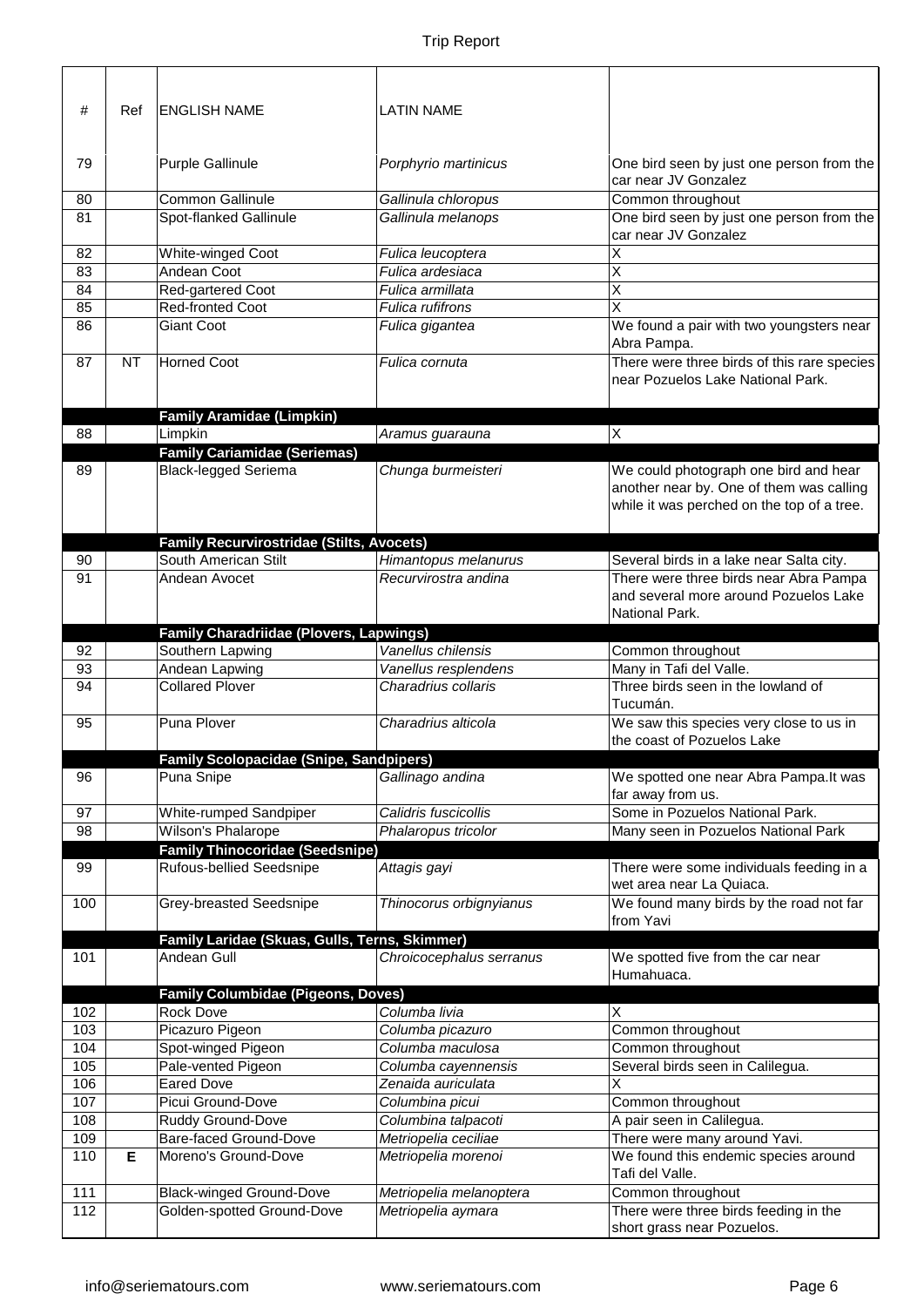| #          | Ref       | <b>ENGLISH NAME</b>                                              | <b>LATIN NAME</b>                   |                                                                    |
|------------|-----------|------------------------------------------------------------------|-------------------------------------|--------------------------------------------------------------------|
|            |           |                                                                  |                                     |                                                                    |
| 113        |           | White-tipped Dove                                                | Leptotila verreauxi                 | Common throughout                                                  |
| 114        |           | Yungas Dove                                                      | Leptotila megalura                  | We managed to take nice photos of this                             |
|            |           |                                                                  |                                     | shy dove in Yala.                                                  |
|            |           | <b>Family Psittacidae (Parrots)</b><br>Golden-collared Macaw     | Primolius auricollis                |                                                                    |
| 115        |           |                                                                  |                                     | Some birds passed flying fairly low in<br>Calilegua National Park. |
| 116        |           | <b>Blue-crowned Parakeet</b>                                     | Aratinga acuticaudata               | There was a flock of this bird in the<br>Sierran Chaco in Cordoba. |
| 117        |           | <b>Mitred Parakeet</b>                                           | Aratinga mitrata                    | There was a big flock flying in the lower                          |
|            |           |                                                                  |                                     | part of the Yungas habitat in the way up to<br>Tafi del Valle      |
| 118        | <b>NE</b> | <b>Burrowing Parrot</b>                                          | Cyanoliseus patagonus               | We could see this parrots in the desert                            |
|            |           |                                                                  |                                     | area near Cayafate. They were all over the                         |
|            |           |                                                                  |                                     | place!!!                                                           |
| 119        |           | <b>Reddish-bellied Parakeet</b>                                  | Pyrrhura frontalis                  | Many flocks seen in Calilegua.                                     |
| 120        |           | Monk Parakeet                                                    | Myiopsitta monachus                 | Common throughout                                                  |
| 121        |           | Grey-hooded Parakeet                                             | Psilopsiagon aymara                 | Some seen in Cordoba and Tafi del Valle.                           |
|            |           |                                                                  |                                     |                                                                    |
| 122        |           | Mountain Parakeet                                                | Psilopsiagon aurifrons              | three birds along the road near<br>Humahuaca.                      |
| 123        | <b>NT</b> | <b>Alder Parrot</b>                                              | Amazona tucumana                    | Many flying in the high part of Calilegua                          |
| 124        |           |                                                                  | Amazona aestiva                     | <b>National Park</b><br>Some small flocks around JV Gonzalez       |
|            |           | <b>Turquoise-fronted Parrot</b>                                  |                                     |                                                                    |
|            |           | <b>Family Cuculidae (Cuckoos, Anis)</b>                          |                                     |                                                                    |
| 125        |           | Dark-billed Cuckoo                                               | Coccyzus melacoryphus               | X                                                                  |
| 126        |           | Squirrel Cuckoo                                                  | Piaya cayana                        | $\overline{\mathsf{x}}$                                            |
| 127        |           | Smooth-billed Ani                                                | Crotophaga ani                      | X                                                                  |
| 128        |           | Guira Cuckoo                                                     | Guira guira                         | Common throughout                                                  |
| 129        |           | <b>Striped Cuckoo</b>                                            | Tapera naevia                       | Χ                                                                  |
|            |           | <b>Family Tytonidae (Barn Owls)</b>                              |                                     |                                                                    |
| 130        |           | <b>Barn Owl</b>                                                  | Tyto alba                           | X                                                                  |
|            |           | <b>Family Strigidae (Owls)</b>                                   |                                     |                                                                    |
| 131        |           | Hoy's Screech-Owl                                                | Otus höyi                           | Heard in Calilegua                                                 |
| 132        |           | Ferruginous Pygmy-Owl                                            | Glaucidium brasilianum              | Seen in several places during the trip                             |
| 133<br>134 |           | <b>Burrowing Owl</b><br>Short-eared Owl                          | Athene cunicularia<br>Asio flammeus | Common throughout<br>Χ                                             |
|            |           | <b>Family Apodidae (Swifts)</b>                                  |                                     |                                                                    |
| 135        |           | <b>White-collared Swift</b>                                      | Streptoprocne zonaris               | Common throughout                                                  |
| 136        |           | Andean Swift                                                     | Aeronautes andecolus                | Seen in several places during the trip                             |
|            |           | <b>Family Trochilidae (Hummingbirds)</b>                         |                                     |                                                                    |
| 137        |           | Sparking Violetear                                               | Colibri coruscans                   | At least three birds in Tafi del Valle and<br>Cuesta del Obispo    |
| 138        |           | Slender-tailed Woodstar                                          | Microstilbon burmeisteri            | One female in the higher part of Calilegua                         |
|            |           |                                                                  |                                     | <b>National Park</b>                                               |
| 139        |           | White-bellied Hummingbird                                        | Amazilia chionogaster               | Common throughout                                                  |
| 140        |           | White-sided Hillstar                                             | Oreotrochilus leucopleurus          | One male in the high grassland of Tafi del<br>Valle                |
| 141        | <b>NT</b> | Wedge-tailed Hillstar                                            | Oreotrochilus adela                 | Two males seen in Yavi                                             |
| 142        |           | Giant Hummingbird                                                | Patagona gigas                      | There was one single bird around                                   |
|            |           |                                                                  |                                     | Humahuaca feeding on insects.                                      |
| 143        |           | Red-tailed Comet                                                 | Sappho sparganura                   | Common throughout                                                  |
| 144        |           | <b>Blue-tufted Starthroat</b>                                    | Heliomaster furcifer                | One seen in the Sierran Chaco in                                   |
|            |           |                                                                  |                                     | Cordoba                                                            |
| 145        |           | <b>Family Trogonidae (Trogons)</b><br><b>Blue-crowned Trogon</b> | Trogon curucui                      | Several birds in Calilegua National Park                           |
|            |           |                                                                  |                                     |                                                                    |
|            |           | <b>Family Alcedinidae (Kingfishers)</b>                          |                                     |                                                                    |
| 146        |           | Ringed Kingfisher                                                | Megaceryle torquata                 | X                                                                  |
| 147        |           | Amazon Kingfisher                                                | Chloroceryle amazona                | $\overline{\mathsf{x}}$                                            |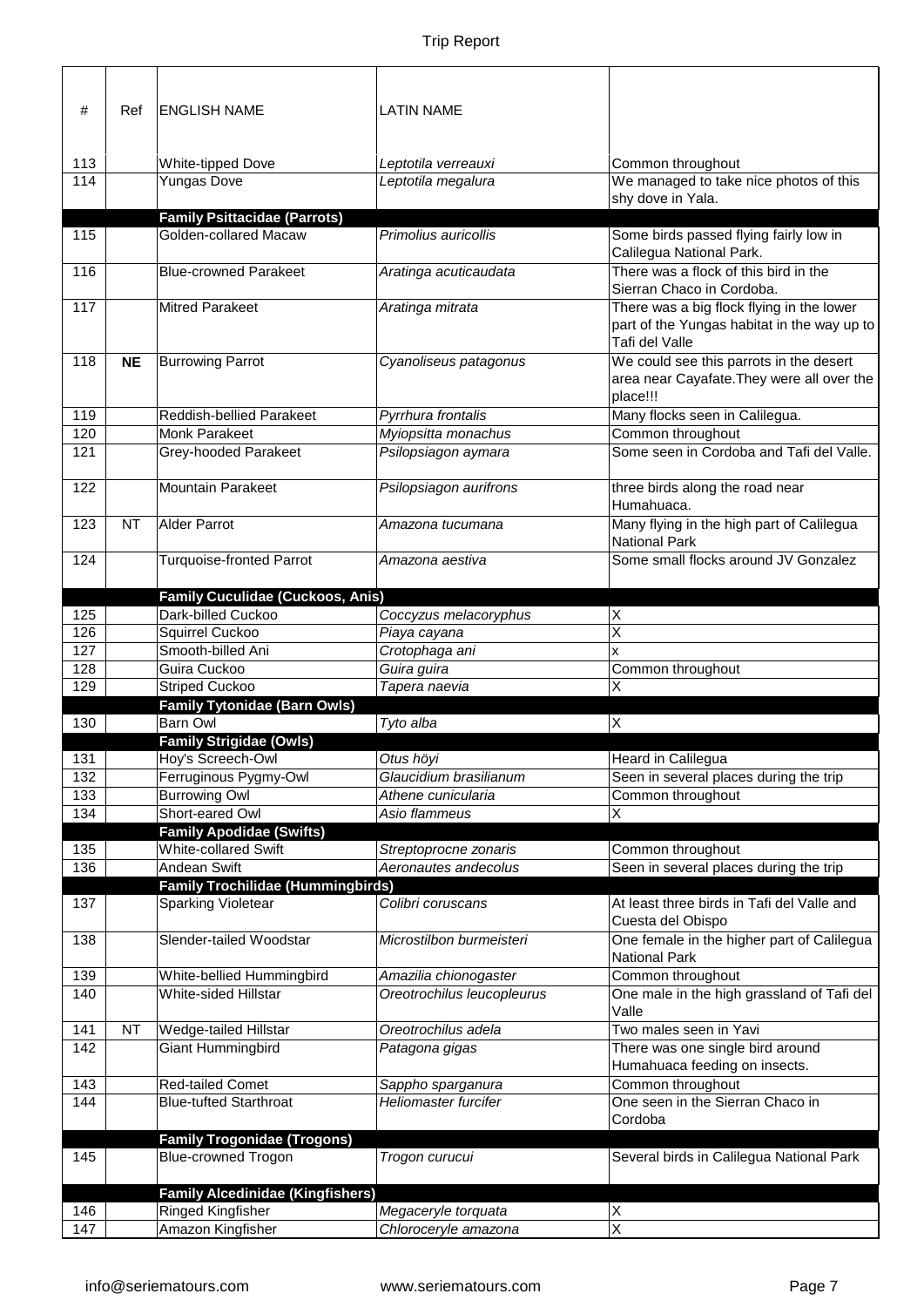| #<br>148   | Ref       | <b>ENGLISH NAME</b><br><b>Family Bucconidae (Puffbirds, Nunlets)</b><br>Chaco Puffbird<br><b>Family Ramphastidae (Toucans)</b> | <b>LATIN NAME</b><br>Nystalus striatipectus    | Two birds seen in Salinas area                                                                       |
|------------|-----------|--------------------------------------------------------------------------------------------------------------------------------|------------------------------------------------|------------------------------------------------------------------------------------------------------|
| 149        |           | <b>Toco Toucan</b>                                                                                                             | Ramphastos toco                                | A group seen flying in Calilegua.                                                                    |
|            |           | <b>Family Picidae (Woodpeckers)</b>                                                                                            |                                                |                                                                                                      |
| 150        |           | <b>White-barred Piculet</b>                                                                                                    | Picumnus cirratus                              | Common throughout                                                                                    |
| 151        |           | White-fronted Woodpecker                                                                                                       | Melanerpes cactorum                            | Common throughout                                                                                    |
| 152        |           | Checkered Woodpecker                                                                                                           | Picoides mixtus                                | One bird seen in Cordoba.                                                                            |
| 153<br>154 |           | Smoky-Brown Woodpecker<br>Dot-fronted Woodpecker                                                                               | Veniliornis fumigatus<br>Veniliornis frontalis | One bird seen in Yala                                                                                |
|            |           |                                                                                                                                |                                                | A pair let us get very close. We were even<br>too close to them to make focus with the<br>camera!!!. |
| 155        |           | Golden-Olive Woodpecker                                                                                                        | Piculus rubiginosus                            | X                                                                                                    |
| 156        |           | Green-barred Woodpecker                                                                                                        | Colaptes melanochloros                         | Common throughout                                                                                    |
| 157        |           | Andean Flicker                                                                                                                 | Colaptes rupicola                              | Common in the high elevation habitats of<br>the Northwest.                                           |
|            |           | <b>Family Dendrocolaptidae (Woodcreepers)</b>                                                                                  |                                                |                                                                                                      |
| 158        |           | Olivaceous Woodcreeper                                                                                                         | Sittasomus griseicapillus                      | Common throughout                                                                                    |
| 159        |           | Scimitar-billed Woodcreeper                                                                                                    | Drymornis bridgesii                            | Some birds seen in the Sierran Chaco in<br>Cordoba                                                   |
| 160        |           | <b>Great Rufous Woodcreeper</b>                                                                                                | Xiphocolaptes major                            | One single bird seen at JV Gonzalez.                                                                 |
| 161        |           | Narrow-billed Woodcreeper                                                                                                      | Lepidocolaptes angustirostris                  | Common throughout                                                                                    |
| 162        |           | Red-billed Scythebill                                                                                                          | Campylorhamphus trochilirostris                | Two adults along with one youngster seen<br>near JV Gonzalez                                         |
|            |           | <b>Family Furnariidae (Ovenbirds)</b>                                                                                          |                                                |                                                                                                      |
| 163        |           | <b>Common Miner</b>                                                                                                            | Geositta cunicularia                           | Χ                                                                                                    |
| 164        |           | Puna Miner                                                                                                                     | Geositta punensis                              | X                                                                                                    |
| 165<br>166 |           | Rufous-banded Miner<br>Slender-billed Miner                                                                                    | Geositta rufipennis<br>Geositta tenuirostris   | X<br>X                                                                                               |
| 167        |           | Scale-throated Earthcreeper                                                                                                    | Upucerthia dumetaria                           | X                                                                                                    |
| 168        |           | Plain-breasted Earthcreeper                                                                                                    | Upucerthia jelskii                             | X                                                                                                    |
| 169        |           | <b>Buff-breasted Earthcreeper</b>                                                                                              | Upucerthia validirostris                       | At least three birds in Tafi del Valle.                                                              |
| 170        |           | Rock Earthcreeper                                                                                                              | Upucerthia andeacola                           | Χ                                                                                                    |
| 171        |           | Straight-billed Earthcreeper                                                                                                   | Upucerthia ruficauda                           | $\overline{\mathsf{X}}$                                                                              |
| 172        |           | Chaco Earthcreeper                                                                                                             | Upucerthia certhioides                         | $\overline{\mathsf{x}}$                                                                              |
| 173        |           | <b>Bar-winged Cinclodes</b>                                                                                                    | Cinclodes fuscus                               | Common throughout                                                                                    |
| 174        | Е         | Cordoba Cinclodes                                                                                                              | Cinclodes comechingonus                        | Three birds at the Sierras Grandes in<br>Cordoba.                                                    |
| 175        |           | <b>Oustalet's Cinclodes</b>                                                                                                    | Cinclodes oustaleti                            | We saw the endemic subspecies of the<br>Sierras Grandes in Cordoba.                                  |
| 176        |           | <b>White-winged Cinclodes</b>                                                                                                  | Cinclodes atacamensis                          | Χ                                                                                                    |
| 177        |           | Rufous Hornero                                                                                                                 | Furnarius rufus                                | Common throughout                                                                                    |
| 178        |           | <b>Crested Hornero</b>                                                                                                         | Furnarius cristatus                            | Two birds in a nest in the Salinas area                                                              |
| 179        |           | Brown-capped Tit-Spinetail                                                                                                     | Leptasthenura fuliginiceps                     | Χ                                                                                                    |
| 180        | <b>NT</b> | Tawny Tit-spinetail                                                                                                            | Leptasthenura yanasensis                       | Χ                                                                                                    |
| 181        |           | <b>Tufted Tit-Spinetail</b>                                                                                                    | Leptasthenura platensis                        | X                                                                                                    |
| 182        |           | Plain-mantled Tit-Spinetail                                                                                                    | Leptasthenura aegithaloides                    | X                                                                                                    |
| 183        |           | Sooty-fronted Spinetail                                                                                                        | Synallaxis frontalis                           | X                                                                                                    |
| 184        |           | Azara's Spinetail                                                                                                              | Synallaxis azarae                              | X                                                                                                    |
| 185        |           | Pale-breasted Spinetail                                                                                                        | Synallaxis albescens                           | X                                                                                                    |
| 186        |           | Ochre-cheeked Spinetail                                                                                                        | Poecilurus scutatus                            | Χ                                                                                                    |
| 187        |           | Stripe-crowned Spinetail                                                                                                       | Cranioleuca pyrrhophia                         | X                                                                                                    |
| 188        |           | Lesser Canastero                                                                                                               | Asthenes pyrrholeuca                           | X                                                                                                    |
| 189        |           | Short-billed Canastero                                                                                                         | Asthenes baeri                                 | X                                                                                                    |
| 190        | <b>NT</b> | Maquis Canastero                                                                                                               | Asthenes heterura                              | We found several birds in Cuesta del<br>Obispo                                                       |
| 191        |           | Cordilleran Canastero                                                                                                          | Asthenes modesta                               | Χ                                                                                                    |
| 192        |           | Rusty-vented Canastero                                                                                                         | Asthenes dorbignyi                             | Χ                                                                                                    |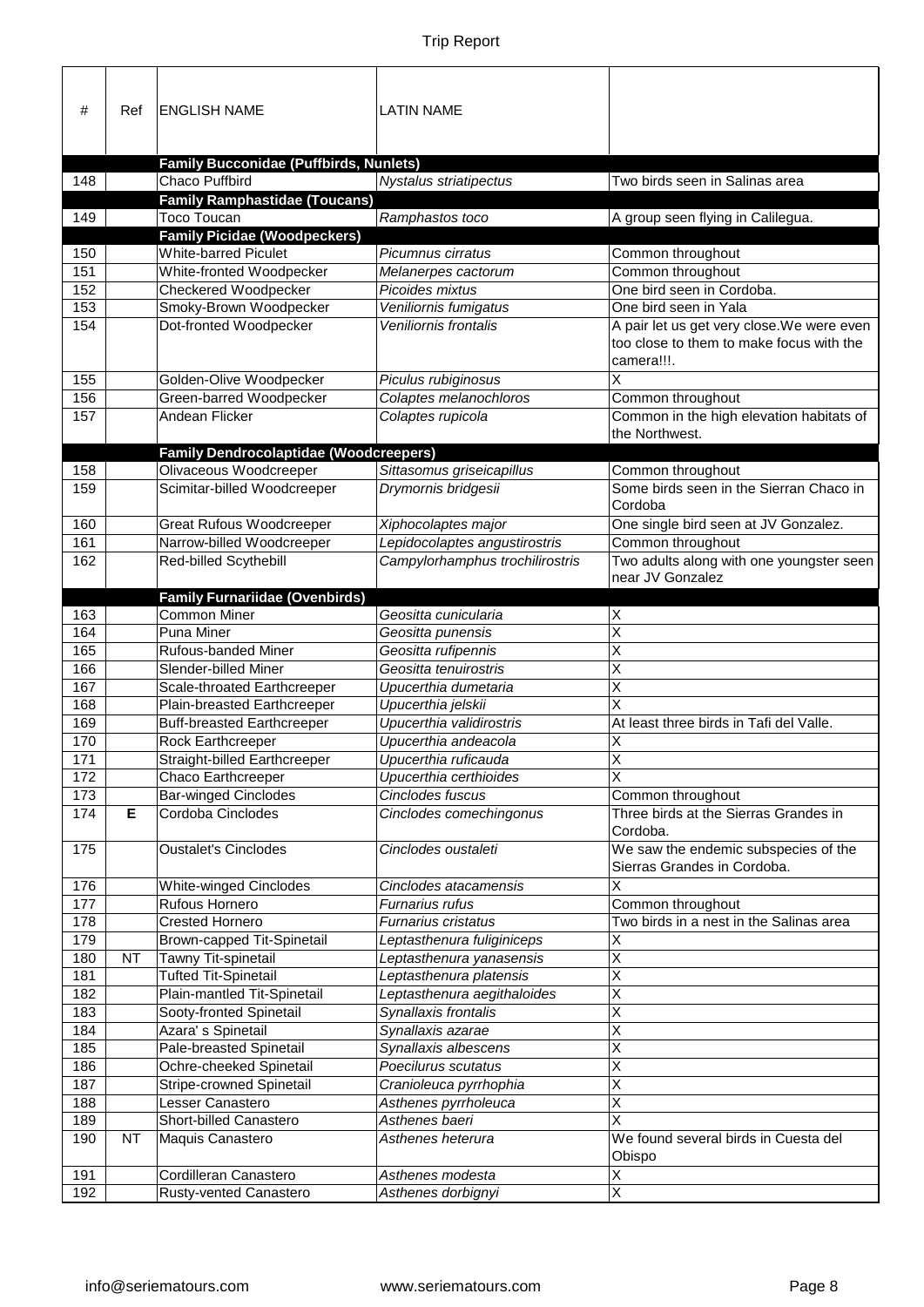| #          | Ref | <b>ENGLISH NAME</b>                                                | <b>LATIN NAME</b>                                   |                                                                                 |
|------------|-----|--------------------------------------------------------------------|-----------------------------------------------------|---------------------------------------------------------------------------------|
|            |     |                                                                    |                                                     |                                                                                 |
|            |     |                                                                    |                                                     |                                                                                 |
| 193        | Е   | Steinbach's Canastero                                              | Asthenes steinbachi                                 | One bird by the road to Cachi. This is a<br>rare and shy canastero that is also |
|            |     |                                                                    |                                                     | endemic from Argentina.                                                         |
| 194        |     | Puna Canastero                                                     | Asthenes sclateri                                   | X                                                                               |
| 195        |     | Scribble-tailed Canastero                                          | Asthenes maculicauda                                | We could take nice photos of this rare                                          |
|            |     |                                                                    |                                                     | canastero in Tafi del Valle                                                     |
| 196<br>197 |     | <b>Rufous-fronted Thornbird</b><br>Little Thornbird                | Phacellodomus rufifrons<br>Phacellodomus sibilatrix | Χ<br>We found an active nest in Cordoba. This                                   |
|            |     |                                                                    |                                                     | is a species that lives exclusively in the                                      |
|            |     |                                                                    |                                                     | Chaco habitat.                                                                  |
| 198        |     | <b>Streak-fronted Thornbird</b>                                    | Phacellodomus striaticeps                           | Several pairs along a gulley in Tafi del                                        |
|            |     |                                                                    |                                                     | Valle.                                                                          |
| 199        |     | Spotted-breasted Thornbird                                         | Phacellodomus maculipectus                          | Some pairs in the Alder forest in Yala                                          |
| 200        |     | Lark-like Brushrunner                                              | Coryphistera alaudina                               | Many in the Sierran Chaco in Cordoba<br>and some in the Chaco area around JV    |
|            |     |                                                                    |                                                     | Gonzalez.                                                                       |
| 201        |     | Firewood-gatherer                                                  | Anumbius annumbi                                    | Χ                                                                               |
| 202        |     | <b>Brown Cacholote</b>                                             | Pseudoseisura lophotes                              | We had good views of this big ovenbird in                                       |
|            |     |                                                                    |                                                     | the Sierran Chaco in Cordoba                                                    |
|            |     |                                                                    |                                                     |                                                                                 |
| 203        | Е   | <b>White-throated Cacholote</b>                                    | Pseudoseisura gutturalis                            | There were two pairs in the Monte Desert                                        |
|            |     |                                                                    |                                                     | area near Cafayate that got very close to<br>us.                                |
| 204        |     | <b>Buff-browed Foliage-Gleaner</b>                                 | Syndactyla rufosuperciliata                         | X                                                                               |
|            |     | <b>Family Thamnophilidae (Typical Antbirds)</b>                    |                                                     |                                                                                 |
| 205        |     | <b>Giant Antshrike</b>                                             | Batara cinerea                                      | A pair in Calilegua National Park                                               |
| 206        |     | <b>Great Antshrike</b>                                             | Taraba major                                        | Χ                                                                               |
| 207        |     | Variable Antshrike                                                 | Thamnophilus caerulescens                           | $\overline{\mathsf{x}}$                                                         |
| 208        |     | Rufous-capped Antshrike                                            | Thamnophilus ruficapillus                           | X                                                                               |
| 209        |     | Stripe-backed Antbird                                              | Myrmorchilus strigilatus                            | We found this Chaco specialty near JV<br>Gonzalez.                              |
|            |     | <b>Family Formicariidae (Ground Antbirds)</b>                      |                                                     |                                                                                 |
| 210        |     | White-throated Antpitta                                            | Grallaria albigula                                  | We managed to take an outstanding                                               |
|            |     |                                                                    |                                                     | photo of this antpitta in Calilegua National                                    |
|            |     |                                                                    |                                                     | Park                                                                            |
| 211        |     | <b>Family Rhinocryptidae (Tapaculos)</b><br><b>Crested Gallito</b> | Rhinocrypta lanceolata                              | X                                                                               |
| 212        | Е   | Sandy Gallito                                                      | Teledromas fuscus                                   | One bird was very cooperative and                                               |
|            |     |                                                                    |                                                     | showed very nicely in the Monte Desert                                          |
|            |     |                                                                    |                                                     | area near Cafayate.                                                             |
| 213        |     | Olive-crowned Crescent-Chest                                       | Melanopareia maximiliani                            | We had good views of this secretive bird                                        |
|            |     |                                                                    |                                                     | in the Sierran Chaco in Cordoba.                                                |
| 214        | Е   | White-browed Tapaculo                                              | Scytalopus superciliaris                            | We found this endemic bird in several                                           |
| 215        |     | Zimmer's Tapaculo                                                  | Scytalopus zimmeri                                  | gullys in Tafi del Valle.<br>Great views in Cuesta del Obispo                   |
|            |     | <b>Family Tyrannidae (Tyrant-Flycatchers)</b>                      |                                                     |                                                                                 |
| 216        |     | Sclater's Tyrannulet                                               | Phyllomyias sclateri                                | X                                                                               |
| 217        |     | Scrub-Flycatcher                                                   | Sublegatus modestus                                 | $\overline{\mathsf{x}}$                                                         |
| 218        |     | Suiriri Flycatcher                                                 | Suiriri suiriri                                     | X                                                                               |
| 219        |     | Small-billed Elaenia                                               | Elaenia parvirostris                                | X                                                                               |
| 220        |     | Slaty Elaenia                                                      | Elaenia strepera                                    | Nice views of this Elaenia in Yala                                              |
| 221        |     | White-throated Tyrannulet<br><b>Buff-banded Tyrannulet</b>         | Mecocerculus leucophrys                             | X                                                                               |
| 222        |     |                                                                    | Mecocerculus hellmayri                              | We saw several birds in the high part of<br>Calilegua National Park.            |
| 223        |     | Sooty Tyrannulet                                                   | Serpophaga nigricans                                | Χ                                                                               |
| 224        |     | White-bellied Tyrannulet                                           | Serpophaga munda                                    | X                                                                               |
| 225        |     | Plain Tyrannulet                                                   | Inezia inornata                                     | X                                                                               |
| 226        |     | Greater Wagtail-Tyrant                                             | Stigmatura budytoides                               | $\overline{X}$                                                                  |
| 227        |     | Yellow-billed Tit-Tyrant                                           | Anairetes flavirostris<br>Anairetes parulus         | $\overline{X}$<br>$\overline{\mathsf{x}}$                                       |
| 228        |     | <b>Tufted Tit-Tyrant</b>                                           |                                                     |                                                                                 |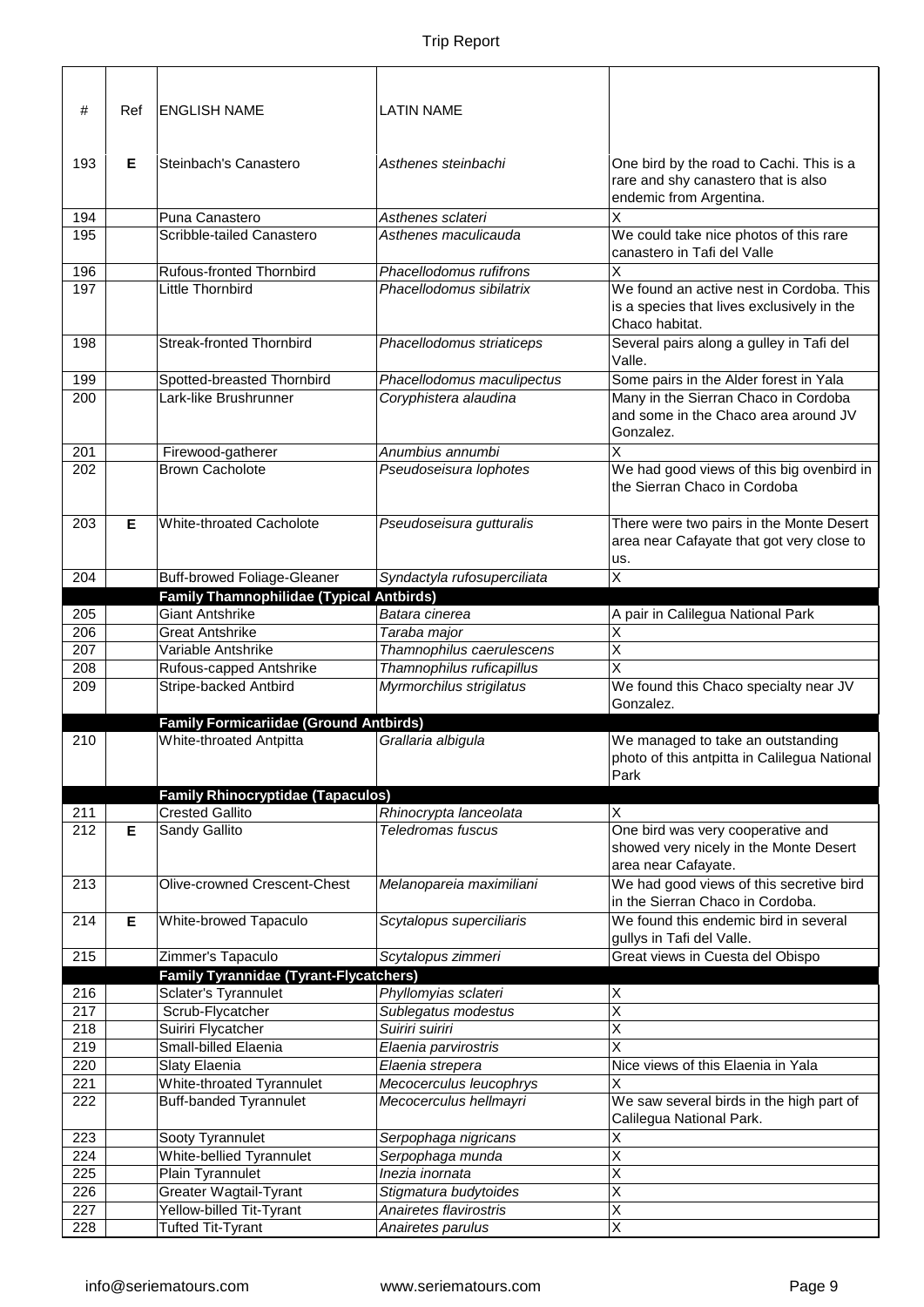| #   | Ref  | <b>ENGLISH NAME</b>                               | <b>LATIN NAME</b>              |                                                                                       |
|-----|------|---------------------------------------------------|--------------------------------|---------------------------------------------------------------------------------------|
|     |      |                                                   |                                |                                                                                       |
| 229 |      | NT-EB Dinelli's Doradito                          | Pseudocolopteryx dinelliana    | Great views and amazing photos of this<br>rare and unknown Flycatcher in Tucuman      |
| 230 |      | Subtropical Doradito                              | Pseudocolopteryx acutipennis   | We found this Doradito in several<br>mountain regions along the trip                  |
| 231 |      | Mottled-cheeked Tyrannulet                        | Phylloscartes ventralis        | Χ                                                                                     |
| 232 |      | Pearly-vented Tody-Tyrant                         | Hemitriccus margaritaceiventer | $\overline{\mathsf{x}}$                                                               |
| 233 |      | Ochre-faced Tody-Tyrant                           | Poecilotriccus plumbeiceps     | X                                                                                     |
| 234 |      | <b>Bran-colored Flycatcher</b>                    | Myiophobus fasciatus           | $\overline{\mathsf{x}}$                                                               |
| 235 |      | Cinnamon Flycatcher                               | Pyrrhomyias cinnamomea         | X                                                                                     |
| 236 |      | Smoke-coloured Pewee                              | Contopus fumigatus             | X                                                                                     |
| 237 |      | Euler's Flycatcher                                | Lathrotriccus euleri           | $\overline{\mathsf{X}}$                                                               |
| 238 |      | <b>Black Phoebe</b>                               | Sayornis nigricans             | $\overline{\mathsf{x}}$                                                               |
| 239 |      | Vermilion Flycatcher                              | Pyrocephalus rubinus           | Χ                                                                                     |
| 240 |      | D'Orbigny's Chat-Tyrant                           | Ochthoeca oenanthoides         | Χ                                                                                     |
| 241 |      | White-browed Chat-Tyrant                          | Ochthoeca leucophrys           | X                                                                                     |
| 242 |      | Rufous-webbed Bush-Tyrant                         | Polioxolmis rufipennis         | We found three pairs of this rare bird in                                             |
|     |      |                                                   |                                | Santa Victoria.                                                                       |
| 243 | EB   | <b>Black-crowned Monjita</b>                      | Xolmis coronata                | There was a pair in the desertic area near<br>Cafayate. This is a breeding endemic of |
|     |      |                                                   |                                | Argentina.                                                                            |
| 244 |      | White Monjita                                     | Xolmis irupero                 | Common throughout                                                                     |
| 245 | NT-E | Salinas Monjita                                   | Neoxolmis salinarum            | Two birds were very cooperative and<br>perched at about 2 meters from us.             |
| 246 |      | <b>Black-billed Shrike-Tyrant</b>                 | Agriornis montana              | $\overline{\mathsf{x}}$                                                               |
| 247 |      | Grey-bellied Shrike-Tyrant                        | Agriornis microptera           | Three birds by the road on the way to Yavi                                            |
| 248 | EB   | Lesser Shrike-Tyrant                              | Agriornis murina               | Two birds by the Salinas Grandes in<br>Cordoba                                        |
| 249 |      | Puna Ground-Tyrant                                | Muscisaxicola juninensis       | X                                                                                     |
| 250 |      | Rufous-naped Ground-Tyrant                        | Muscisaxicola rufivertex       | Common throughout                                                                     |
| 251 |      | <b>Cinereous Ground-Tyrant</b>                    | Muscisaxicola cinerea          | Χ                                                                                     |
| 252 |      | Andean Negrito                                    | Lessonia oreas                 | Several pairs and youngsters were seen<br>near Abra Pampa.                            |
| 253 |      | White-winged Black-Tyrant                         | Knipolegus aterrimus           | Χ                                                                                     |
| 254 |      | <b>Spectacled Tyrant</b>                          | Hymenops perspicillatus        | Common throughout                                                                     |
| 255 |      | Black-backed Water-Tyrant                         | Fluvicola albiventer           | Χ                                                                                     |
| 256 |      | Yellow-browed Tyrant                              | Satrapa icterophrys            | $\overline{\mathsf{X}}$                                                               |
| 257 |      | <b>Cliff Flycatcher</b>                           | Hirundinea ferruginea          | Common throughout                                                                     |
| 258 |      | Cattle Tyrant                                     | Machetornis rixosus            | Χ                                                                                     |
| 259 |      | Brown-crested Flycatcher                          | Myiarchus tyrannulus           | $\overline{\mathsf{X}}$                                                               |
| 260 |      | Swainson's Flycatcher                             | Myiarchus swainsoni            | $\overline{\mathsf{X}}$                                                               |
| 261 |      | Dusky-capped Flycatcher                           | Myiarchus tuberculifer         | Χ                                                                                     |
| 262 |      | Great Kiskadee                                    | Pitangus sulphuratus           | Common throughout                                                                     |
| 263 |      | <b>Streaked Flycatcher</b>                        | Myiodynastes maculatus         | Χ                                                                                     |
| 264 |      | Piratic Flycatcher                                | Legatus leucophaius            | $\overline{\mathsf{x}}$                                                               |
| 265 |      | Crowned Slaty-Flycatcher                          | Griseotyrannus aurantioatroc.  | $\sf X$                                                                               |
| 266 |      | Fork-tailed Flycatcher                            | Tyrannus savana                | X                                                                                     |
| 267 |      | <b>Tropical Kingbird</b>                          | Tyrannus melancholicus         | $\sf X$                                                                               |
|     |      | Tityridae (Tityras, Becards, etc)                 |                                |                                                                                       |
| 268 |      | Xenopsaris                                        | Xenopsaris albinucha           | One bird seen near Salinas.                                                           |
| 269 |      | <b>Crested Becard</b>                             | Pachyramphus validus           | One bird seen in Calilegua National Park                                              |
|     |      | <b>Family Cotingidae (Plantcutters, Cotingas)</b> |                                |                                                                                       |
| 270 |      | White-tipped Plantcutter                          | Phytotoma rutila               | We saw many pairs along the trip                                                      |
|     |      | <b>Family Vireonidae (Vireos, Greenlets)</b>      |                                |                                                                                       |
| 271 |      | Rufous-browed Peppershrike                        | Cyclarhis gujanensis           | X                                                                                     |
| 272 |      | Red-eyed Vireo                                    | Vireo olivaceus                | $\overline{\mathsf{x}}$                                                               |
|     |      | <b>Family Corvidae (Jays)</b>                     |                                |                                                                                       |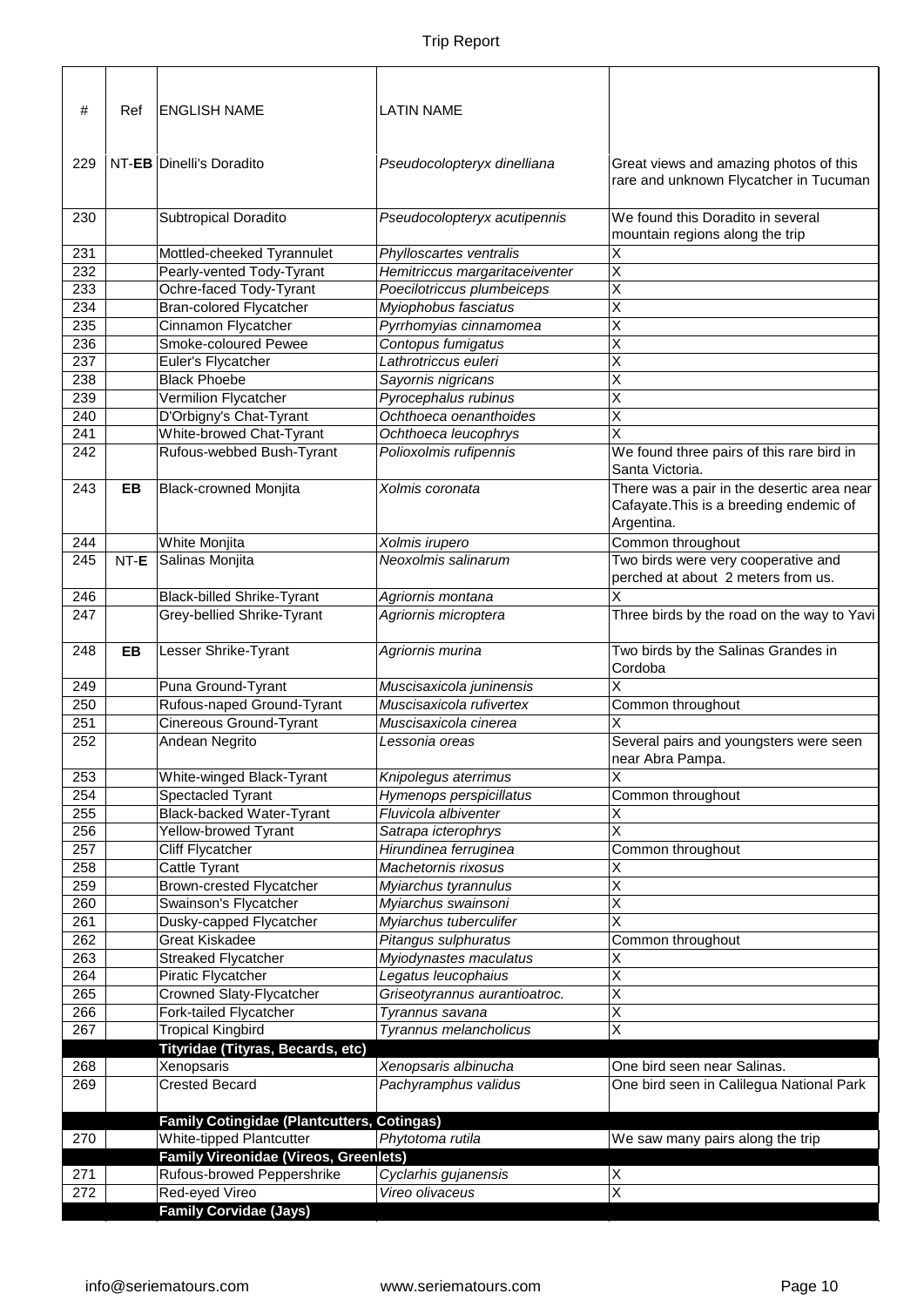| #   | Ref       | <b>ENGLISH NAME</b>                                                    | <b>LATIN NAME</b>              |                                                                                             |
|-----|-----------|------------------------------------------------------------------------|--------------------------------|---------------------------------------------------------------------------------------------|
| 273 |           | Plush-crested Jay                                                      | Cyanocorax chrysops            | We found many of this very handsome<br>Jay in the lower part of Calilegua National<br>Park. |
|     |           | <b>Family Hirundinidae (Swallows)</b>                                  |                                |                                                                                             |
| 274 |           | <b>White-rumped Swallow</b>                                            | Tachycineta leucorrhoa         | X                                                                                           |
| 275 |           | Grey-breasted Martin                                                   | Progne chalybea                | X                                                                                           |
| 276 |           | Southern Martin                                                        | Progne modesta                 | X                                                                                           |
| 277 |           | <b>Brown-chested Martin</b>                                            | Progne tapera                  | X                                                                                           |
| 278 |           | <b>Blue-and-White Swallow</b>                                          | Notiochelidon cyanoleuca       | X                                                                                           |
| 279 |           | <b>Andean Swallow</b>                                                  | Haplochelidon andaecola        | One bird near Javi                                                                          |
| 280 |           | Tawny-headed Swallow                                                   | Stelgidopteryx fucata          | Many in a grassland area in Cordoba                                                         |
| 281 |           | Southern Rough-winged Swallow                                          | Stelgidopteryx ruficollis      | Χ                                                                                           |
| 282 |           | <b>Barn Swallow</b>                                                    | Hirundo rustica                | $\overline{\mathsf{x}}$                                                                     |
|     |           | <b>Family Troglodytidae (Wrens)</b>                                    |                                |                                                                                             |
| 283 |           | <b>Grass Wren</b>                                                      | Cistothorus platensis          | X                                                                                           |
| 284 |           | House Wren                                                             | Troglodytes aedon              | X                                                                                           |
| 285 |           | Mountain Wren                                                          | Troglodytes solstitialis       | X                                                                                           |
|     | VU        | <b>Family Cinclidae (Dippers)</b><br>Rufous-throated Dipper            | Cinclus schulzi                |                                                                                             |
| 286 |           |                                                                        |                                | Great views of this magnificent bird in<br>Yala                                             |
|     |           | <b>Family Sylviidae (Gnatcatchers)</b>                                 |                                |                                                                                             |
| 287 |           | <b>Masked Gnatcatcher</b>                                              | Polioptila dumicola            | X                                                                                           |
|     |           | <b>Family Turdidae (Thrushes)</b>                                      |                                |                                                                                             |
| 288 |           | Spotted Nightingale-Thrush                                             | Catharus dryas                 | X                                                                                           |
| 289 |           | Swainson's Thrush                                                      | Catharus ustulatus             | X                                                                                           |
| 290 |           | Chiguanco Thrush                                                       | Turdus chiguanco               | Common throughout                                                                           |
| 291 |           | Glossy-Black Thrush                                                    | Turdus serranus                | Χ                                                                                           |
| 292 |           | Andean-Slaty Thrush                                                    | Turdus nigriceps               | X                                                                                           |
| 293 |           | Rufous-bellied Thrush                                                  | Turdus rufiventris             | X                                                                                           |
| 294 |           | Creamy-bellied Thrush                                                  | Turdus amaurochalinus          | X                                                                                           |
|     |           | <b>Family Mimidae (Mockingbirds)</b>                                   |                                |                                                                                             |
| 295 |           | <b>Chalk-browed Mockingbird</b>                                        | Mimus saturninus               | X                                                                                           |
| 296 | <b>NE</b> | Patagonian Mockingbird                                                 | Mimus patagonicus              | Many along the trip.                                                                        |
| 297 |           | Brown-backed Mockingbird                                               | Mimus dorsalis                 | Several birds along the Humahuaca<br>Valley.                                                |
|     |           | <b>Family Motacillidae (Pipits)</b>                                    |                                |                                                                                             |
| 298 |           | Correndera Pipit                                                       | Anthus correndera              | X                                                                                           |
| 299 |           | Hellmayr's Pipit                                                       | Anthus hellmayri               | X                                                                                           |
| 300 |           | Paramo Pipit                                                           | Anthus bogotensis              | One single bird in the high grassland area<br>in Tafi del Valle.                            |
| 301 |           | Yellowish Pipit                                                        | Anthus lutescens               | X                                                                                           |
|     |           | <b>Family Parulidae (New World Warblers)</b>                           |                                |                                                                                             |
| 302 |           | <b>Tropical Parula</b>                                                 | Parula pitiayumi               | X                                                                                           |
| 303 |           | Masked Yellowthroat                                                    | Geothlypis aequinoctialis      | $\overline{\mathsf{x}}$                                                                     |
| 304 |           | <b>Brown-capped Whitestart</b>                                         | Myioborus brunniceps           | X                                                                                           |
| 305 |           | Two-banded Warbler                                                     | <b>Basileuterus bivittatus</b> | X                                                                                           |
| 306 |           | Pale-legged Warbler                                                    | Basileuterus signatus          | Many birds in the higer part of Calilegua<br><b>National Park</b>                           |
| 307 |           | Golden-crowned Warbler                                                 | Basileuterus culicivorus       | X                                                                                           |
| 308 |           | <b>Family Thraupidae (Tanagers)</b><br><b>Chestnut-vented Conebill</b> | Conirostrum speciosum          | X                                                                                           |
| 309 |           | Orange-headed Tanager                                                  | Thlypopsis sordida             | X                                                                                           |
| 310 |           | Rust-and-Yellow Tanager                                                | Thlypopsis ruficeps            | Several birds in the Alder forest in the                                                    |
|     |           |                                                                        |                                | higer part of the Yungas Forest at<br>Calilegua National Park                               |
| 311 |           | Common Bush-Tanager                                                    | Chlorospingus ophtalmicus      | Χ                                                                                           |
| 312 |           | <b>Hepatic Tanager</b>                                                 | Piranga flava                  | X                                                                                           |
| 313 |           | Sayaca Tanager                                                         | Thraupis sayaca                | $\overline{\mathsf{x}}$                                                                     |
| 314 |           | <b>Blue-and-Yellow Tanager</b>                                         | Thraupis bonariensis           | $\overline{\mathsf{x}}$                                                                     |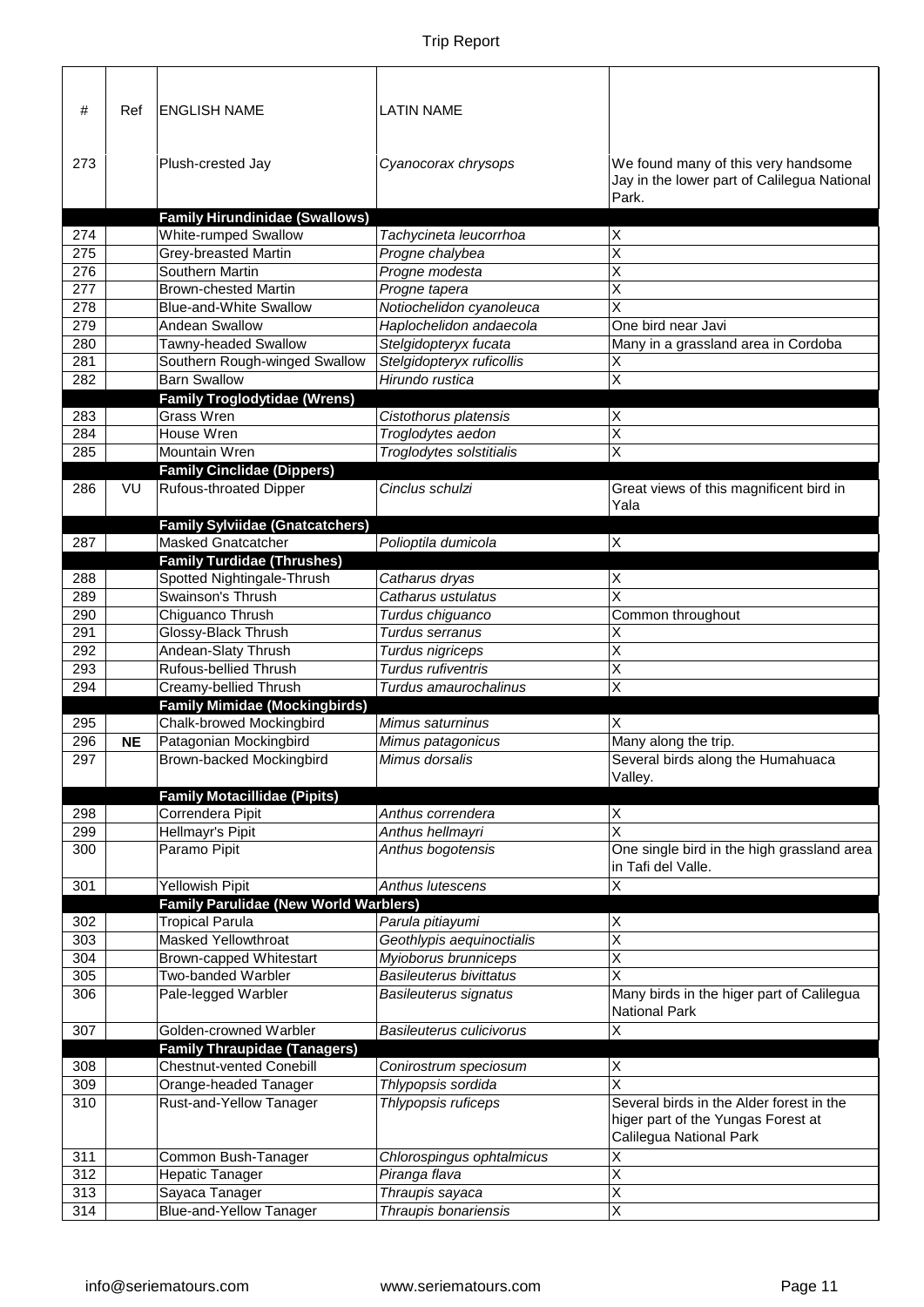| #   | Ref       | <b>ENGLISH NAME</b>                               | <b>LATIN NAME</b>         |                                                                                                                                       |
|-----|-----------|---------------------------------------------------|---------------------------|---------------------------------------------------------------------------------------------------------------------------------------|
| 315 |           | Fawn-breasted Tanager                             | Pipraeidea melanonota     | We found this beautiful Tanager in many<br>parts of the Northwest.                                                                    |
| 316 |           | Purple-throated Euphonia                          | Euphonia chlorotica       | X                                                                                                                                     |
| 317 |           | Golden-rumped Euphonia                            | Euphonia cyanocephala     | A small flock passed flying in the higher<br>part of Calilegua National Park                                                          |
| 318 |           | <b>Rusty Flower-piercer</b>                       | Diglossa sittoides        | Two birds were seen and photographed in                                                                                               |
|     |           |                                                   |                           | a gully in Tafi del Valle.                                                                                                            |
|     |           | <b>Family Emberizidae (Emberizid Finches)</b>     |                           |                                                                                                                                       |
| 319 |           | Many-colored Chaco-Finch                          | Saltatricula multicolor   | $\mathsf X$                                                                                                                           |
| 320 |           | Red-pileated Finch                                | Coryphospingus cucullatus | $\overline{\mathsf{x}}$                                                                                                               |
| 321 |           | <b>Black-hooded Sierra-Finch</b>                  | Phrygilus atriceps        | We found this very handsome Sierra-<br>Finch feeding on some flowers near<br>Humahuaca.                                               |
| 322 |           | Grey-hooded Sierra-Finch                          | Phrygilus gayi            | X                                                                                                                                     |
| 323 |           | Mourning Sierra-Finch                             | Phrygilus fruticeti       | X                                                                                                                                     |
| 324 |           | Plumbeous Sierra-Finch                            | Phrygilus unicolor        | X                                                                                                                                     |
| 325 | <b>NE</b> | Red-backed Sierra-Finch                           | Phrygilus dorsalis        | Several of this special Finch were seen<br>near Yavi at more than 4000 meters<br>above the sea level.                                 |
| 326 |           | Ash-breasted Sierra-Finch                         | Phrygilus plebejus        | X                                                                                                                                     |
| 327 |           | <b>Band-tailed Sierra-Finch</b>                   | Phrygilus alaudinus       | X                                                                                                                                     |
| 328 |           | <b>Black-crested Finch</b>                        | Lophospingus pusillus     | We found this bird in the Salinas<br>area. This is one of the Chaco specialties<br>that can be found in the Salinas.                  |
| 329 |           | Common Diuca-Finch                                | Diuca diuca               | X                                                                                                                                     |
| 330 |           | Short-tailed Finch                                | Idiopsar brachyurus       | We bumped into a flock of this rare<br>species near Santa Victoria. They were<br>flying around a wet and rocky area near<br>the road. |
| 331 | <b>NE</b> | <b>Tucuman Mountain-Finch</b>                     | Compsospiza baeri         | There were several birds of this endemic<br>species in the grassy area in Tafi del Valle                                              |
| 332 |           | Black-and-chestnut Warbling-finch Poospiza whitii |                           | Four birds seen in the Sierran Chaco.                                                                                                 |
| 333 |           | Black-and-Rufous Warbling-Finch                   | Poospiza nigrorufa        | Χ                                                                                                                                     |
| 334 |           | Rufous-sided Warbling-Finch                       | Poospiza hypochondria     | One bird near Santa Victoria and some<br>more in Tafi del Valle.                                                                      |
| 335 |           | Rusty-browed Warbling-Finch                       | Poospiza erythrophrys     | Χ                                                                                                                                     |
| 336 |           | Ringed Warbling-Finch                             | Poospiza torquata         | X                                                                                                                                     |
| 337 |           | Black-capped Warbling-Finch                       | Poospiza melanoleuca      | X                                                                                                                                     |
| 338 |           | <b>Blue-Black Grassquit</b>                       | Volatinia jacarina        | X                                                                                                                                     |
| 339 |           | Double-collared Seedeater                         | Sporophila caerulescens   | X                                                                                                                                     |
| 340 | <b>NT</b> | Dark-throated Seedeater                           | Sporophila ruficollis     | X                                                                                                                                     |
| 341 |           | <b>Band-tailed Seedeater</b>                      | Catamenia analis          | $\overline{X}$                                                                                                                        |
| 342 |           | Plain-colored Seedeater                           | Catamenia inornata        | Χ                                                                                                                                     |
| 343 |           | <b>Dull-colored Grassquit</b>                     | Tiaris obscura            | Χ                                                                                                                                     |
| 344 |           | Stripe-tailed Yellow-Finch                        | Sicalis citrina           | One bird heard in Santa Victoria                                                                                                      |
| 345 |           | Puna Yellow-Finch                                 | Sicalis lutea             | Χ                                                                                                                                     |
| 346 |           | Bright-rumped Yellow-Finch                        | Sicalis uropygialis       | Many birds in Abra Pampa                                                                                                              |
| 347 |           | Citron-headed Yellow-Finch                        | Sicalis luteocephala      | We found several birds roosting in a cliff<br>around Yavi.                                                                            |
| 348 |           | Greenish Yellow-Finch                             | Sicalis olivascens        | Χ                                                                                                                                     |
| 349 |           | Saffron Finch                                     | Sicalis flaveola          | $\overline{X}$                                                                                                                        |
| 350 |           | <b>Grassland Yellow-Finch</b>                     | Sicalis luteola           | X                                                                                                                                     |
| 351 |           | Great Pampa-Finch                                 | Embernagra platensis      | Common throughout                                                                                                                     |
| 352 |           | <b>Red-crested Cardinal</b>                       | Paroaria coronata         | Χ                                                                                                                                     |
| 353 | E         | Yellow-striped Brush-Finch                        | Atlapetes citrinellus     | Several of this endemic bird were seen in<br>the lower part of Tafi del Valle.                                                        |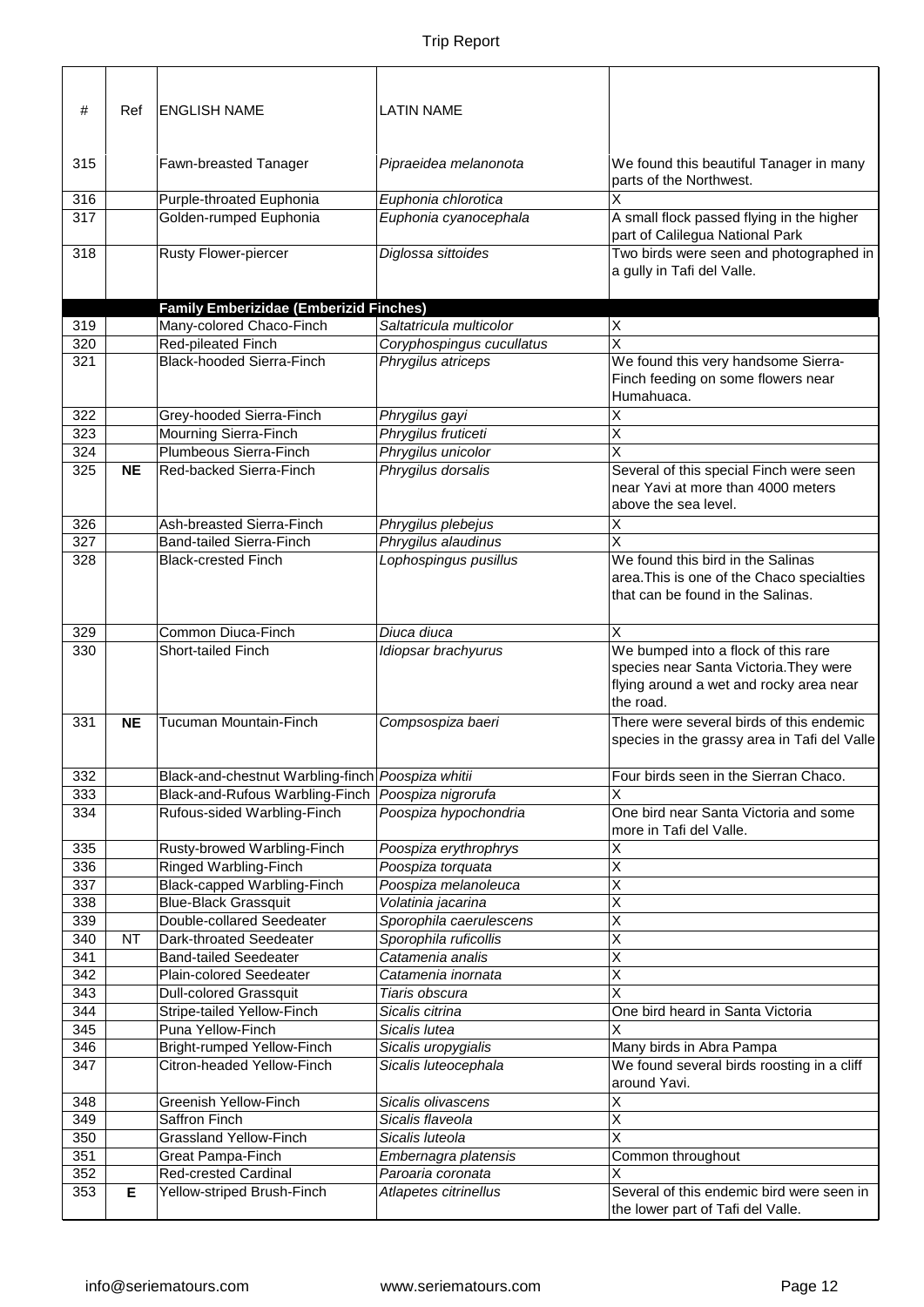| #   | Ref       | <b>ENGLISH NAME</b>                               | <b>LATIN NAME</b>          |                                                                                                                |
|-----|-----------|---------------------------------------------------|----------------------------|----------------------------------------------------------------------------------------------------------------|
|     |           |                                                   |                            |                                                                                                                |
| 354 |           | Fulvous-headed Brush-Finch                        | Atlapetes fulviceps        | We found some individuals of this very<br>pretty finch in the higher part of Calilegua<br><b>National Park</b> |
| 355 |           | Stripe-headed Brush-Finch                         | <b>Buarremon torquatus</b> | $\overline{\mathsf{x}}$                                                                                        |
| 356 |           | Saffron-billed Sparrow                            | Arremon flavirostris       | $\overline{\mathsf{x}}$                                                                                        |
| 357 | <b>NE</b> | <b>Stripe-capped Sparrow</b>                      | Aimophila strigiceps       | X                                                                                                              |
| 358 |           | <b>Grassland Sparrow</b>                          | Ammodramus humeralis       | X                                                                                                              |
| 359 |           | <b>Rufous-collared Sparrow</b>                    | Zonotrichia capensis       | $\overline{\mathsf{x}}$                                                                                        |
|     |           | <b>Family Cardinalidae (Grosbeaks, Saltators)</b> |                            |                                                                                                                |
| 360 |           | <b>Black-backed Grosbeak</b>                      | Pheucticus aureoventris    | X                                                                                                              |
| 361 |           | <b>Greyish Saltator</b>                           | Saltator coerulescens      | $\overline{\mathsf{x}}$                                                                                        |
| 362 |           | <b>Golden-billed Saltator</b>                     | Saltator aurantiirostris   | Common throughout                                                                                              |
| 363 | <b>NT</b> | <b>Rufous-bellied Saltator</b>                    | Saltator rufiventris       | A pair of this rare Saltator was seen in                                                                       |
|     |           |                                                   |                            | Cuesta del Obispo. We got very good                                                                            |
|     |           |                                                   |                            | photos of it.                                                                                                  |
| 364 |           | Glaucous-blue Grosbeak                            | Cyanoloxia glaucocaerulea  | X                                                                                                              |
|     |           | Family Icteridae (Orioles, Blackbirds)            |                            |                                                                                                                |
| 365 |           | <b>Crested Oropendola</b>                         | Psarocolius decumanus      | X                                                                                                              |
| 366 |           | <b>Golden-winged Cacique</b>                      | Cacicus chrysopterus       | $\overline{\mathsf{x}}$                                                                                        |
| 367 |           | <b>Epaulet Oriole</b>                             | Icterus cayanensis         | $\overline{\mathsf{x}}$                                                                                        |
| 368 |           | <b>Unicolored Blackbird</b>                       | Chrysomus cyanopus         | X                                                                                                              |
| 369 |           | Chestnut-capped Blackbird                         | Chrysomus ruficapillus     | $\overline{\mathsf{x}}$                                                                                        |
| 370 |           | Baywing                                           | Agelaioides badius         | $\overline{\mathsf{x}}$                                                                                        |
| 371 |           | <b>Screaming Cowbird</b>                          | Molothrus rufoaxillaris    | $\overline{\mathsf{x}}$                                                                                        |
| 372 |           | <b>Shiny Cowbird</b>                              | Molothrus bonariensis      | $\overline{\mathsf{x}}$                                                                                        |
| 373 |           | <b>White-browed Blackbird</b>                     | Leistes superciliaris      | There were several males displaying in a<br>grassland in Cordoba.                                              |
| 374 |           | Long-tailed Meadowlark                            | Sturnella loyca            | Common throughout                                                                                              |
|     |           | <b>Family Fringilidae (Cardueline Finches)</b>    |                            |                                                                                                                |
| 375 |           | <b>Hooded Siskin</b>                              | Carduelis magellanica      | X                                                                                                              |
| 376 |           | <b>Black Siskin</b>                               | Carduelis atrata           | Several flocks in Tafi del Valle.                                                                              |
| 377 |           | Yellow-rumped Siskin                              | Carduelis uropygialis      | One bird seen between Humahuaca and<br>Abra Pampa                                                              |
|     |           | <b>Family Ploceidae (Sparrows)</b>                |                            |                                                                                                                |
| 378 |           | <b>House Sparrow</b>                              | Passer domesticus          | Χ                                                                                                              |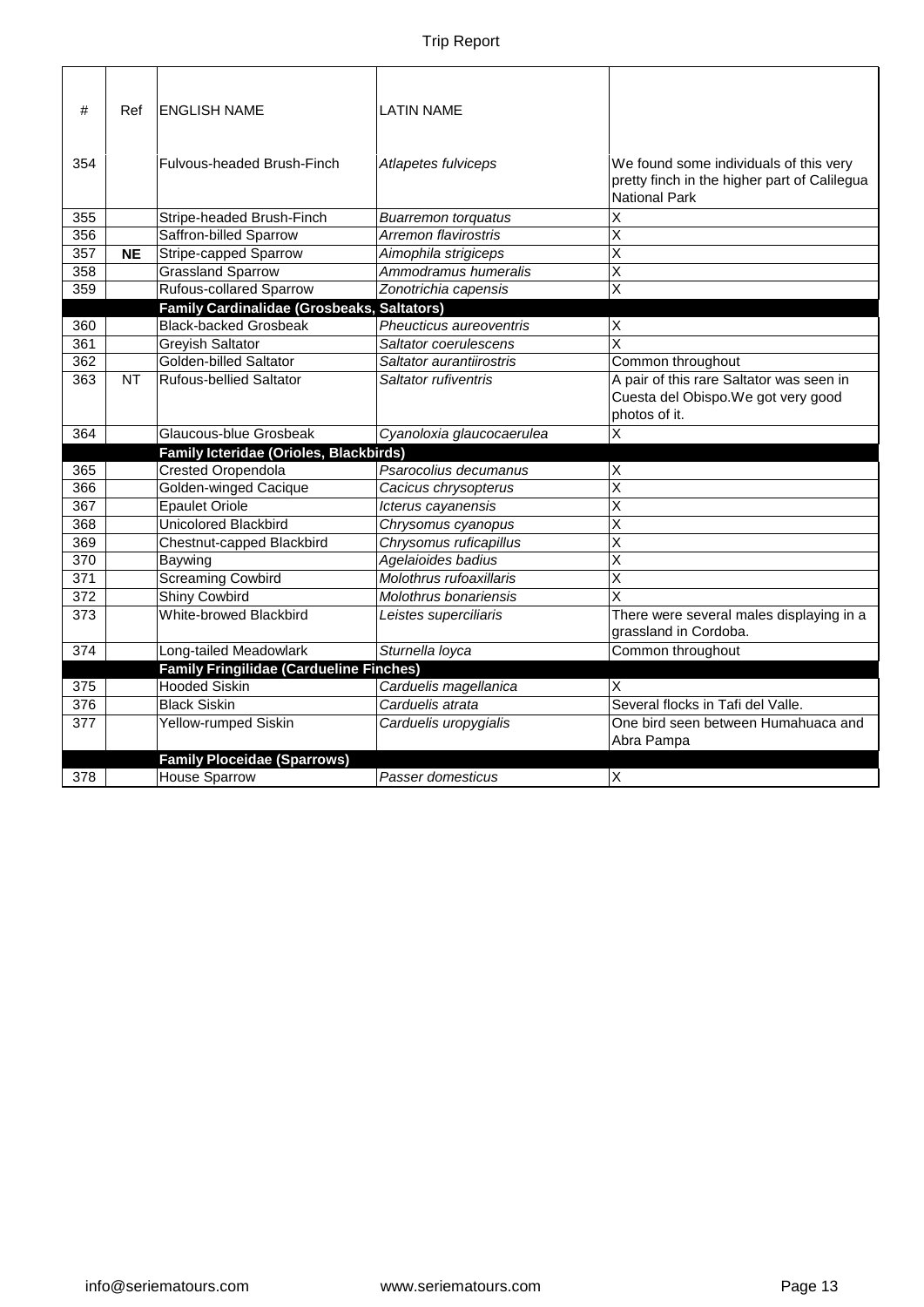



Clockwise from top left: Alder Parrot (Calilegua National Park), Black-legged Seriema (Monte Desert), Red-backed Sierra-Finch (Humahuaca), Rufousbellied Seedsnipe (Humahuaca). All images © by Hector Slongo.